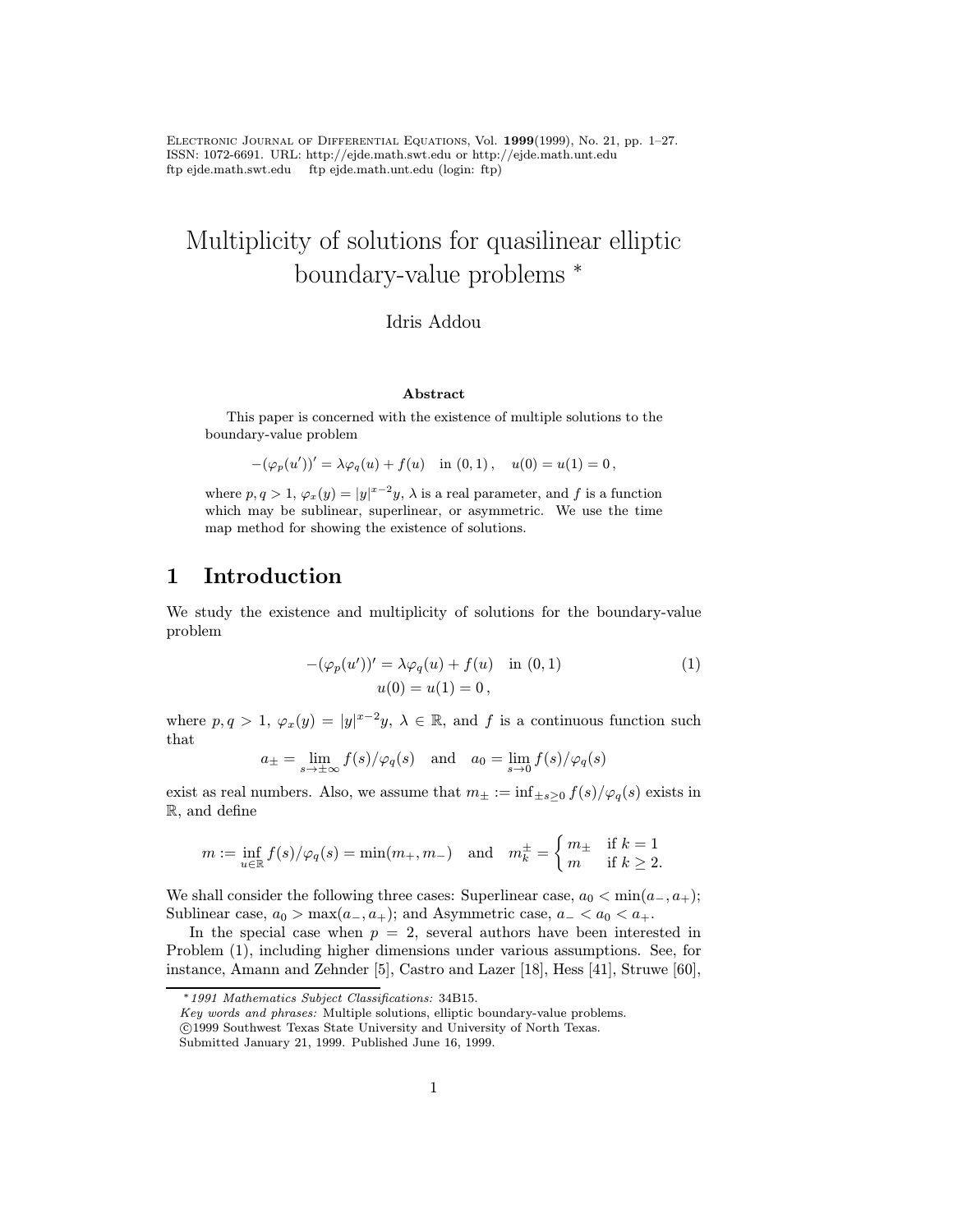and particularly Esteban [29]. For the general case  $p > 1$ , we mention a recent paper by J. Wang [73] where positive solutions are studied.

Now we define some sets that will be used in the statement of the main results. For  $k \geq 1$ , let

$$
S_k^+ = \left\{ \begin{array}{c} u \in C^1([0,1]) : u \text{ admits exactly } (k-1) \text{ zeros in } (0,1), \\ \text{all are simple, } u(0) = u(1) = 0 \text{ and } u'(0) > 0 \end{array} \right\},
$$

then  $S_k^- = -S_k^+$  and  $S_k = S_k^+ \cup S_k^-$ . If  $u \in C([0,1])$  is a real-valued function vanishing at  $x_1$  and  $x_2$  and not between them, (with  $x_1 < x_2$ ) we call its restriction to the open interval  $(x_1, x_2)$  a hump of u. So, each function in  $S_k^+$ has exactly  $k$  humps such that the first one is positive, the second is negative, and so on with alternations.

Let  $A_k^+$  ( $k \geq 1$ ) be the subset of  $S_k^+$  consisting of the functions u satisfying:

- Every hump of  $u$  is symmetrical about the center of the interval of its definition.
- Every positive (resp. negative) hump of  $u$  can be obtained by translating the first positive (resp. negative) hump.
- The derivative of each hump of  $u$  vanishes once and only once.

Let  $A_k^- = -A_k^+$  and  $A_k = A_k^+ \cup A_k^-$ . Denote by  $(\lambda_k)_{k\geq 1}$  the eigenvalues of the one dimensional p-Laplacian operator with Dirichlet boundary conditions,

$$
-(\varphi_p(u'))' = \lambda \varphi_p(u) \quad \text{in } (0,1)
$$
  
 
$$
u(0) = u(1) = 0.
$$
 (2)

Then for each integer  $k \ge 1$  and  $p > 1$ ,  $\lambda_k = k^p \lambda_1$  and

$$
\lambda_1 = (p-1)(2\int_0^1 (1-t^p)^{-1/p} dt)^p = (p-1)\left(\frac{2\pi}{p\sin(\pi/p)}\right)^p.
$$

For fixed real constants  $a_-\text{ and } a_+$ , consider the boundary value problem

$$
-(\varphi_p(u'))' = \lambda \varphi_p(u) + a_+\varphi_p(u^+) - a_-\varphi_p(u^-), \text{in } (0, 1)
$$
  
 
$$
u(0) = u(1) = 0,
$$
 (3)

where  $\lambda$  is a real parameter. If  $\lambda$  is such that problem (3) admits a nontrivial solution  $u_{\lambda}$ , then  $\lambda$  is called a half-eigenvalue of (3). In the particular case where  $p = 2$ , this definition goes back to Berestycki [11]. For any integer  $k \geq 1$ , let

$$
b_k^{\pm} = \begin{cases} a_{\pm} & \text{if } k = 1 \\ \min(a_{-}, a_{+}) & \text{if } k \ge 2 \end{cases} \quad \text{and} \quad c_k^{\pm} = \begin{cases} a_{\pm} & \text{if } k = 1 \\ \max(a_{-}, a_{+}) & \text{if } k \ge 2 \end{cases}.
$$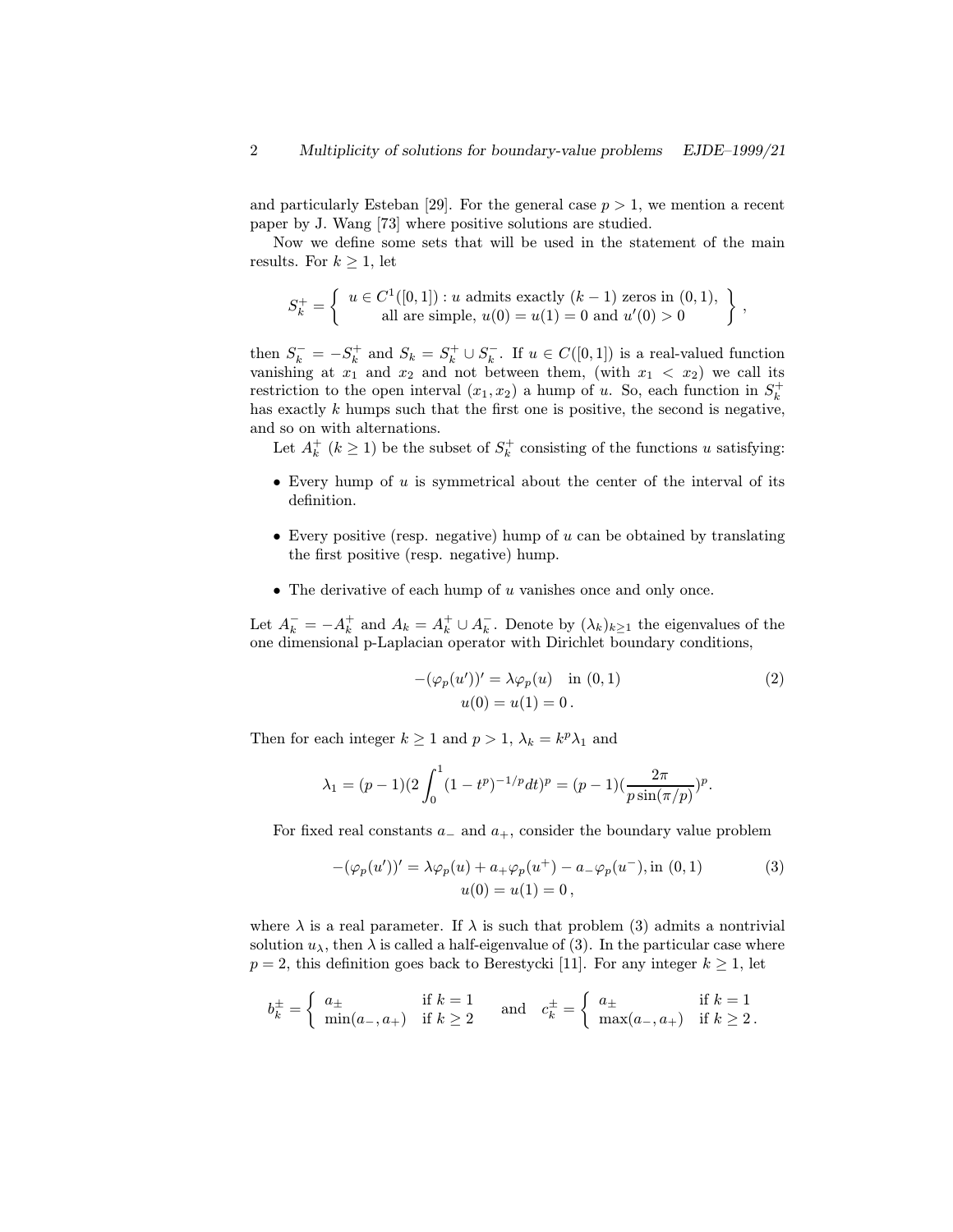**Proposition 1** For fixed real constants  $a_$  and  $a_+$ , the set of half-eigenvalues of problem (3) consists of two increasing sequences  $(\lambda_k^+)_{k\geq 1}$  and  $(\lambda_k^-)_{k\geq 1}$ , satisfying  $h_k^{\pm}(\lambda_k^{\pm})=1$ , for all  $k \geq 1$ , where

$$
h_{2n}^{\pm}(\lambda) := \frac{\lambda_n^{1/p}}{(a_{\pm} + \lambda)^{1/p}} + \frac{\lambda_n^{1/p}}{(a_{\mp} + \lambda)^{1/p}}, \text{ for all } \lambda > -b_{2n}^{\pm}, n \ge 1,
$$
  

$$
h_{2n+1}^{\pm}(\lambda) := \frac{\lambda_{n+1}^{1/p}}{(a_{\pm} + \lambda)^{1/p}} + \frac{\lambda_n^{1/p}}{(a_{\mp} + \lambda)^{1/p}}, \text{ for all } \lambda > -b_{2n+1}^{\pm}, n \ge 0,
$$

with the convention  $\lambda_0 = 0$ . Moreover, if  $a_{\pm} < a_{\pm}$  then

$$
\lambda_{2n-1}^{\pm} < \lambda_{2n-1}^{\mp} < \lambda_{2n}^{\pm} < \lambda_{2n+1}^{\pm} < \lambda_{2n+1}^{\mp}, \forall n \ge 1,
$$

and

 $\overline{1}$ 

$$
\lambda_k - a_{\pm} < \lambda_k^{\pm} < \lambda_k - a_{\mp}, \quad \forall k \ge 1.
$$

If  $a_-=a_+$  then  $\lambda_k^{\pm}=\lambda_k-a_{\pm}$ , for all  $k\geq 1$ .

The first result reads as follows.

**Theorem 2** Assume that  $q = p$ . For each integer  $k \geq 1$ ,

- 1. If  $a_0 < b_k^{\pm}$  and  $\max(-m_k^{\pm}, \lambda_k^{\pm}) < \lambda_k a_0$ , problem (1) admits at least a solution in  $A_k^{\pm}$  for all  $\lambda$  satisfying  $\max(-m_k^{\pm}, \lambda_k^{\pm}) < \lambda < \lambda_k - a_0$ .
- 2. If  $a_0 > c_k^{\pm}$  and  $\max(-m_k^{\pm}, \lambda_k a_0) < \lambda_k^{\pm}$ , problem (1) admits at least a solution in  $A_k^{\pm}$  for all  $\lambda$  satisfying  $\max(-m_k^{\pm}, \lambda_k - a_0) < \lambda < \lambda_k^{\pm}$ .

The next result deals with the asymmetric case. For any integer  $n \geq 1$ , let

$$
a_{2n+1}^{\pm} = \frac{na_{\mp} + (n+1)a_{\pm}}{2n+1}
$$
 and  $a_{2n}^{\pm} = \frac{na_{-} + na_{+}}{2n} = \frac{a_{-} + a_{+}}{2}$ .

**Theorem 3** Assume that  $q = p$  and  $a_{-} < a_0 < a_{+}$ . Then

- 1. If  $\max(-m_+, \lambda_1 a_+) < \lambda_1 a_0$ , problem (1) admits at least a solution in  $A_1^+$  for all  $\lambda$  satisfying  $\max(-m_+, \lambda_1 - a_+) < \lambda < \lambda_1 - a_0$ .
- 2. If  $\max(-m_-, \lambda_1 a_0) < \lambda_1 a_-,$  problem (1) admits at least a solution in  $A_1^-$  for all  $\lambda$  satisfying  $\max(-m_-, \lambda_1 - a_0) < \lambda < \lambda_1 - a_-$ .
- 3. For each integer  $k \geq 2$ , there exists  $\tilde{a}_k^{\pm} : a_- < \tilde{a}_k^{\pm} < a_k^{\pm} < a_+$  such that,
	- (i) if  $a_- < a_0 < \tilde{a}_k^{\pm}$  and  $\max(-m, \lambda_k^{\pm}) < \lambda_k a_0$ , problem (1) admits at least a solution in  $A_k^{\pm}$  for all  $\lambda$  satisfying  $\max(-m, \lambda_k^{\pm}) < \lambda <$  $\lambda_k - a_0$
	- (ii) if  $\tilde{a}_k^{\pm} < a_0 < a_+$  and  $\max(-m, \lambda_k a_0) < \lambda_k^{\pm}$ , problem (1) admits at least a solution in  $A_k^{\pm}$  for all  $\lambda$  satisfying  $\max(-m, \lambda_k - a_0) < \lambda <$  $\lambda_k^{\pm}$  .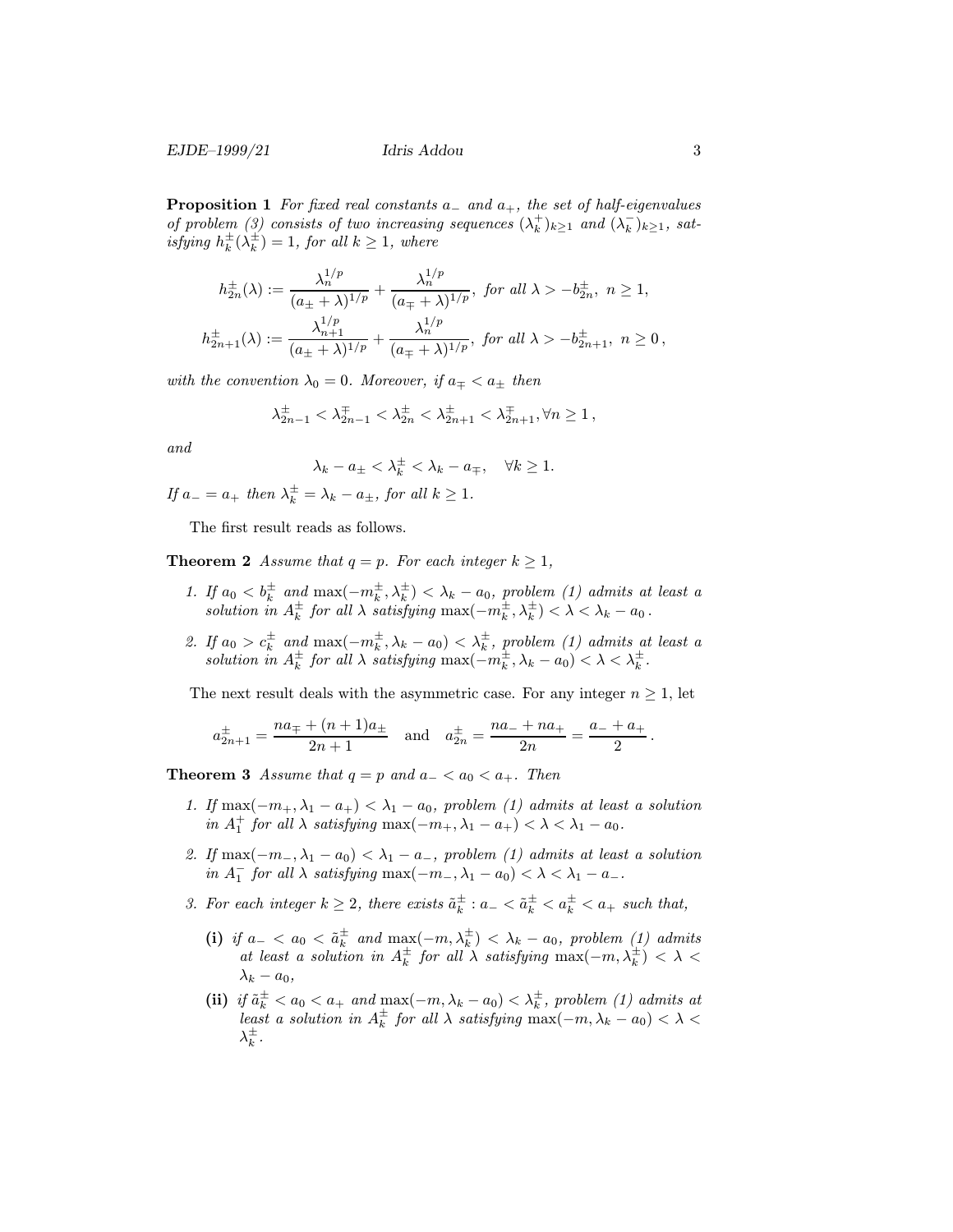**Theorem 4** Assume that  $q \neq p$ . Then for each integer  $k \geq 1$ , problem (1) admits at least a solution in  $A_k^{\pm}$  for all  $\lambda > -m_k^{\pm}$ . In particular, (1) admits infinitely many solutions for all  $\lambda > -m$ .

The paper is organized as follows. The next section is dedicated to the proof of Proposition 1. In Section 3, we present the method used for proving the main results of this paper. In Section 4, we present some preliminary lemmas. In Section 5, we prove the main results, present some remarks. The paper ends with an appendix which contains a brief historical overview on time maps.

### 2 Proof of Proposition 1

Notice that for all  $u \in \mathbb{R}, \varphi_p(u) = \varphi_p(u^+) - \varphi_p(u^-)$ ; so, problem (3) may be written as

$$
-(\varphi_p(u'))' = \alpha_+\varphi_p(u^+) - \alpha_-\varphi_p(u^-), \text{ in } (0,1),
$$
  
 
$$
u(0) = u(1) = 0,
$$
 (4)

with  $\alpha_{\pm} = \lambda + a_{\pm}$ . The set of  $(\alpha_{+}, \alpha_{-}) \in \mathbb{R}^{2}$  such that problem (4) has a nontrivial solution is known as the Fučik spectrum for the operator  $(\varphi_p(u'))'$ under Dirichlet boundary conditions. See for instance, Drábek [28], Boccardo et al. [12], Huang and Metzen [42]. We denote this spectrum by  $\sum_{p}$ .

One has  $\sum_{p} = \bigcup_{k \geq 0} C_k^{\pm}$ , where

$$
C_{0}^{\pm} = \left\{ (\alpha_{+}, \alpha_{-}) \in \mathbb{R}^{2} : \alpha_{\pm} = \lambda_{1} \right\},
$$
  
\n
$$
C_{2n}^{\pm} = \left\{ (\alpha_{+}, \alpha_{-}) \in (\mathbb{R}^{+})^{2} : (\lambda_{n}^{1/p}/\alpha_{\pm}^{1/p}) + (\lambda_{n}^{1/p}/\alpha_{\mp}^{1/p}) = 1 \right\}, n \ge 1,
$$
  
\n
$$
C_{2n+1}^{\pm} = \left\{ (\alpha_{+}, \alpha_{-}) \in (\mathbb{R}^{+})^{2} : (\lambda_{n+1}^{1/p}/\alpha_{\pm}^{1/p}) + (\lambda_{n}^{1/p}/\alpha_{\mp}^{1/p}) = 1 \right\}, n \ge 0.
$$

So,  $\lambda$  is a half-eigenvalue of (3) if and only if  $(\lambda + a_+, \lambda + a_-) \in \sum_p$ , that is,  $h_k^{\pm}(\lambda) = 1$ , for some  $k \geq 1$ . Since the function  $\lambda \mapsto h_k^{\pm}(\lambda), k \geq 1$ , is strictly decreasing on  $(-b_k^{\pm}, +\infty)$  and its limits at  $-b_k^{\pm}$  and  $+\infty$  are  $+\infty$  and 0 respectively, it follows that the equation  $h_k^{\pm}(\lambda) = 1$  admits a unique solution  $\lambda = \lambda_k^{\pm}$ .

It is easy to check that for  $a_-\lt a_+$  and for all  $\lambda>-a_-\,$  one has

$$
h_{2n-1}^{+}(\lambda) < h_{2n-1}^{-}(\lambda) < h_{2n}^{+}(\lambda) < h_{2n+1}^{-}(\lambda) < h_{2n+1}^{-}(\lambda), \quad \forall n \ge 1.
$$

Due to the fact that the function  $\lambda \mapsto h_k^{\pm}(\lambda), k \geq 1$ , is strictly decreasing on  $(-a_-, +\infty)$ , it follows that

$$
\lambda_{2n-1}^+ < \lambda_{2n-1}^- < \lambda_{2n}^{\pm} < \lambda_{2n+1}^+ < \lambda_{2n+1}^-, \forall n \ge 1.
$$

On the other hand, if  $a_$  <  $a_+$ , it follows that for all  $\lambda > -a_-, k \ge 1$ ,

$$
\frac{\lambda_k^{1/p}}{(a_+ + \lambda)^{1/p}} < \frac{\lambda_k^{1/p}}{(a_- + \lambda)^{1/p}}, \quad \text{so} \quad \frac{\lambda_{2k}^{1/p}}{(a_+ + \lambda)^{1/p}} < h_{2k}^{\pm}(\lambda) < \frac{\lambda_{2k}^{1/p}}{(a_- + \lambda)^{1/p}},
$$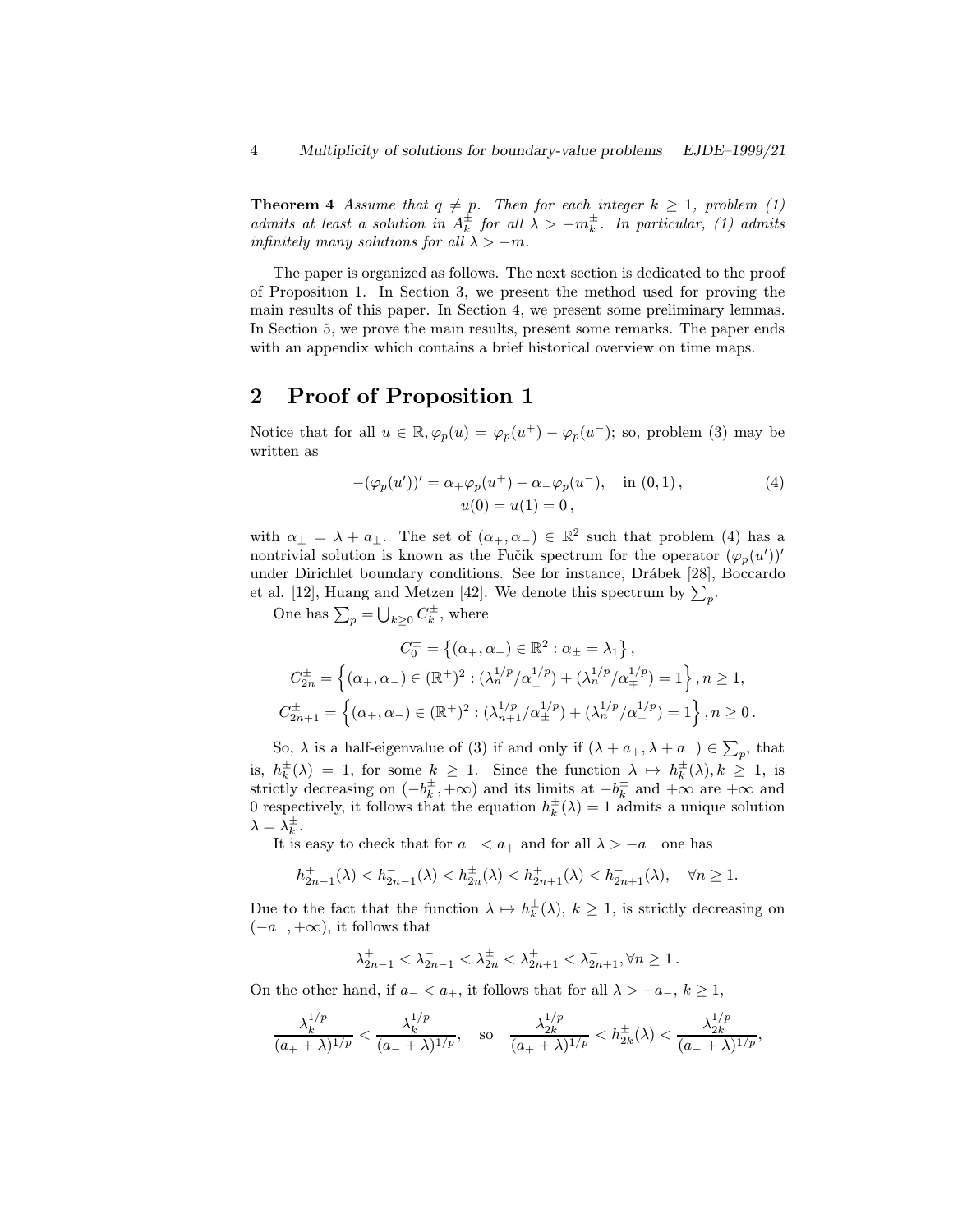and then  $\lambda_{2k} - a_+ < \lambda_{2k}^{\pm} < \lambda_{2k} - a_-\$ . The other cases may be handled the same way.

If  $a_-=a_+$ , problem (3) may be written as

$$
-(\varphi_p(u'))' = \mu \varphi_p(u) \quad \text{in } (0,1), \quad u(0) = u(1) = 0,\tag{5}
$$

with  $\mu = \lambda + a_{\pm}$ . So,  $\lambda$  is a half-eigenvalue of (3) if and only if  $\lambda + a_{\pm}$  is an eigenvalue of (2), that is, if and only if  $\lambda = \lambda_k^{\pm} = \lambda_k - a_{\pm}$ , which ends the proof of Proposition 1.  $\diamondsuit$ 

### 3 The time map method

To prove the main results, we use the time mapping approach as used in [2], [3], [4]. To keep this paper self-contained, we describe it here.

Denote by  $g$  a nonlinearity and by  $p$  a real parameter, and we assume,

$$
g \in C(\mathbb{R}, \mathbb{R}) \quad \text{and} \quad 1 < p < +\infty \,. \tag{6}
$$

Consider the boundary value problem

$$
-(\varphi_p(u'))' = g(u) \quad \text{in } (0,1), u(0) = u(1) = 0,\tag{7}
$$

where  $\varphi_p(x) = |x|^{p-2}x, x \in \mathbb{R}$ . Denote by  $p' = p/(p-1)$  the conjugate exponent of p. Let  $G(s) = \int_0^s g(t)dt$ . For  $E > 0$  and  $\kappa = +, -$ , let

$$
X_{\kappa}(E) = \{ s \in \mathbb{R} : \kappa s \ge 0 \quad \text{and} \quad E^p - p'G(\xi) > 0, \,\forall \xi, 0 \le \kappa \xi < \kappa s \}
$$

and

$$
r_{\kappa}(E) = \begin{cases} 0 & \text{if } X_{\kappa}(E) = \emptyset \\ \kappa \sup(\kappa X_{\kappa}(E)) & \text{otherwise.} \end{cases}
$$

Note that  $r_{\kappa}$  may be infinite. We shall also make use of the following sets,

$$
D_{\kappa} = \{ E > 0 : 0 < |r_{\kappa}(E)| < +\infty \text{ and } \kappa g(r_{\kappa}(E)) > 0 \}
$$

and  $D = D_+ \cap D_-$ . Also, let  $D_k^{\kappa} := D$  if  $k \geq 2$ , and  $D_1^{\kappa} := D_{\kappa}$ . Define the following time-maps,

$$
T_{\kappa}(E) = \kappa \int_0^{r_{\kappa}(E)} (E^p - p'G(t))^{-1/p} dt, \quad E \in D_{\kappa},
$$
  
\n
$$
T_{2n}^{\kappa}(E) = n(T_{+}(E) + T_{-}(E)), \quad n \in \mathbb{N}, \ E \in D,
$$
  
\n
$$
T_{2n+1}^{\kappa}(E) = T_{2n}^{\kappa}(E) + T_{\kappa}(E), \quad n \in \mathbb{N}, \ E \in D.
$$

**Theorem 5 (Quadrature method)** Assume that (6) holds. Let  $E > 0$ ,  $k \in$  $\mathbb{N}^*, \ \kappa = +, -$ . If  $E \in D_k^{\kappa}$  and  $T_k^{\kappa}(E)=1/2$ , problem (7) admits at least a solution  $u_k^{\kappa} \in A_k^{\kappa}$  satisfying  $(u_k^{\kappa})'(0) = \kappa E$ , and this solution is unique.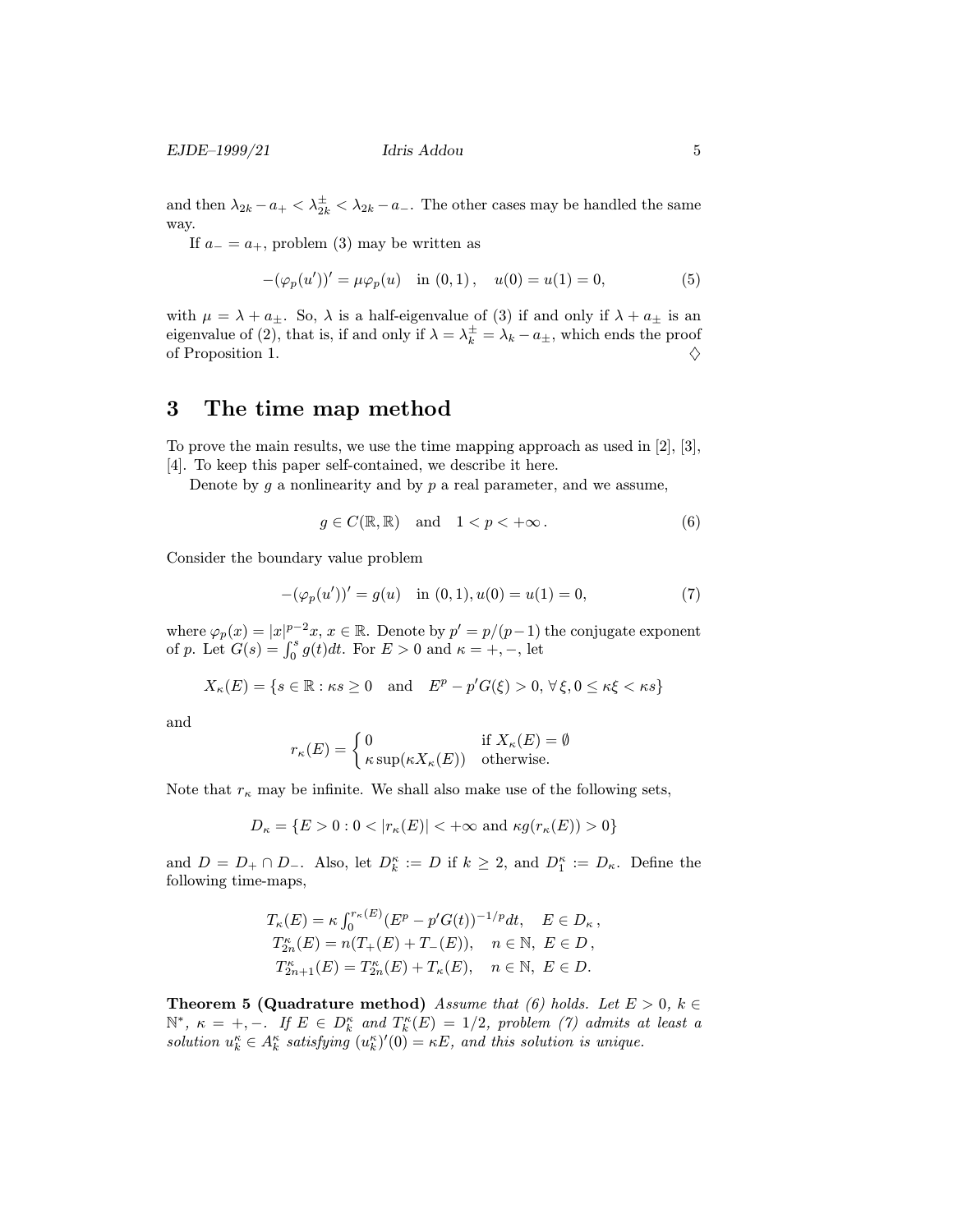This theorem is well-known, but we did not find a convenient reference to the precise statement used later. The paper by Guedda and Veron [40], seems to be the first one dealing with time maps approach when the differential operator is the one dimensional p-Laplacian. An easy adaptation of the ideas contained in [40] and in the paper by Del Pino and Manasevich [23], allows one to prove Theorem 5. Also, we mention the papers by Manasevich and Zanolin [44] and Manasevich et al. [45], where one can find time maps used when the differential operator is the one dimensional p-Laplacian.

Notice that time maps were also used when the differential operator generalizes the p-Laplacian; see for example Garcia-Huidobro et al. [33], [34], [35], [36], [37], Garcia-Huidobro and Ubilla [38], Huang and Metzen [42] and Ubilla [61]. A brief historical overview of time maps is given in the appendix.

For the sake of completeness, we dedicate the rest of this section to the proof of Theorem 5 for the case where  $k = 1$  and  $\kappa = +$ . The adaptation of the other cases may be handled similarly.

We shall say that u is a solution of (7) if u and  $\varphi_p(u')$  belong to  $C^1([0,1])$ and u satisfies

$$
-(\varphi_p(u'(x)))' = g(u(x)) \,\,\forall x \in (0,1), \quad \text{with} \quad u(0) = u(1) = 0.
$$

Let us assign to each function  $u \in C^1([0,1])$  the set

$$
Z(u') = \{x \in [0,1] : u'(x) = 0\}.
$$

**Lemma 6** Assume that (6) holds and u is a solution of (7). Then  $u \in C^2([0,1])$ if  $1 < p \leq 2$ , and  $u \in C^2([0,1] \setminus Z(u'))$  if  $p > 2$ .

**Proof.** The identity  $t = \varphi_{p'} \circ \varphi_p(t)$  for all  $t \in \mathbb{R}$  implies that

$$
u'(x) = \varphi_{p'}o(\varphi_p(u'))(x) \text{ for all } x \in [0,1].
$$

Thus, if  $1 < p \leq 2$ , it follows that  $p' \geq 2$  and therefore  $\varphi_{p'} \in C^1(\mathbb{R})$ . By  $\varphi_p(u') \in C^1([0,1]),$  (since u is a solution of (7)), it follows that  $u' \in C^1([0,1]),$ that is  $u \in C^2([0,1])$ . If  $p > 2$ , it follows that  $1 < p' < 2$  and therefore  $\varphi_{p'} \in$  $C^1(\mathbb{R}^*)$  and  $\varphi'_{p'}(0) = +\infty$ . Hence, u' is  $C^1$  at each point x where  $\varphi_p(u'(x)) \neq 0$ . But  $\varphi_p(u'(x)) = 0$  if and only if  $u'(x) = 0$ , that is, if and only if  $x \in Z(u')$ . Therefore, Lemma 6 is proved.  $\Diamond$ 

By Lemma 6, if  $u$  is a solution of problem  $(7)$ , then

$$
-(p-1)|u'(x)|^{p-2}u''(x) = g(u(x)), \text{ for all } x \in [0,1] \setminus Z(u').
$$

Multiplying both sides by  $u'(x)$  one obtains for the left hand side

$$
-(p-1)|u'(x)|^{p-2}u''(x)u'(x) = -(1/p')(|u'|^p)'(x),
$$

for all  $x \in [0,1] \backslash Z(u')$ , and for the right hand side

$$
g(u(x))u'(x) = (G(u(x)))'
$$
, for all  $x \in [0,1] \setminus Z(u')$ .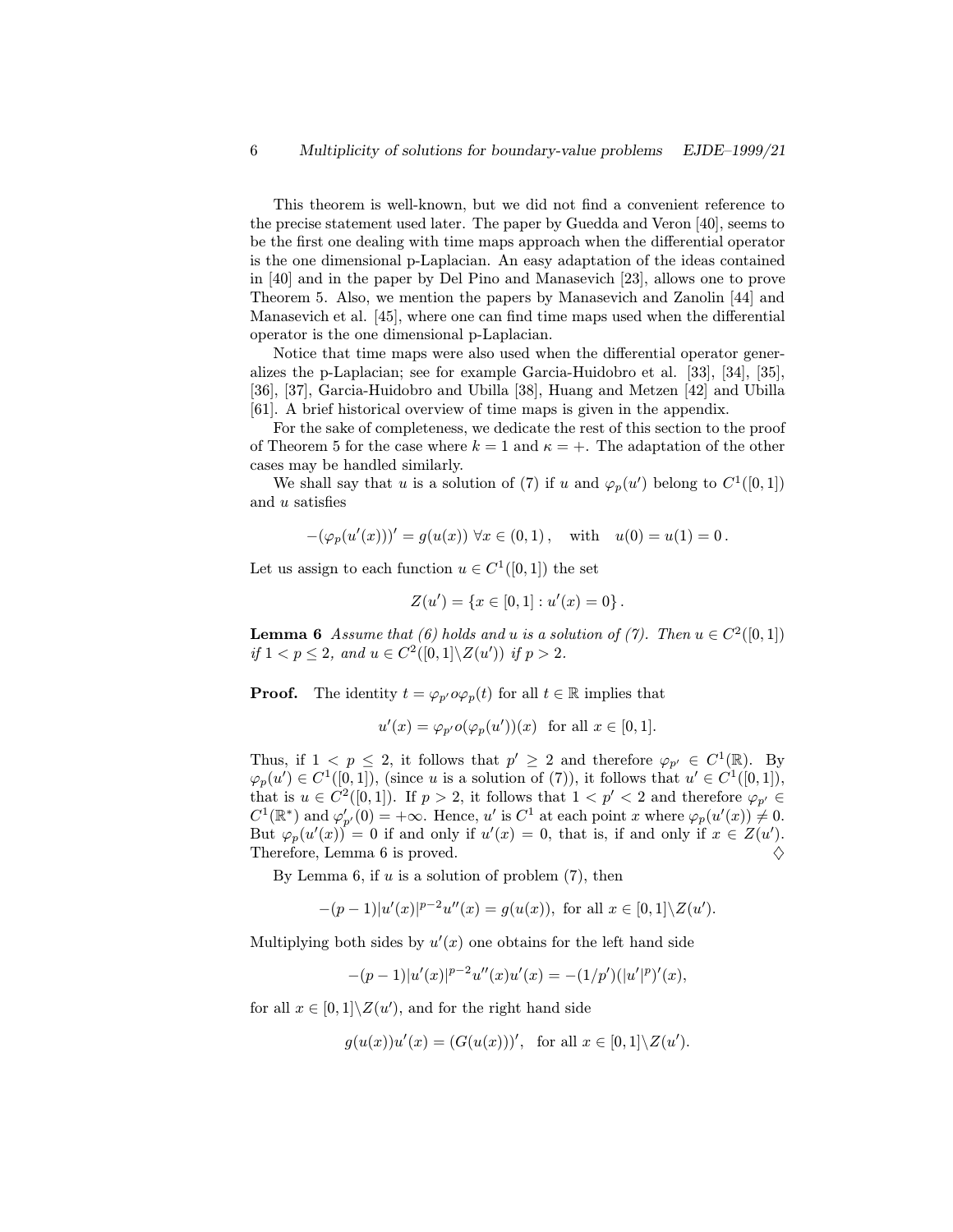Thus,

$$
(|u'|^{p}(x) + p'G(u(x)))' = 0,
$$
\n(8)

for all  $x \in [0,1] \backslash Z(u')$ . Let us prove that (8) holds even for  $x \in Z(u')$ .

**Lemma 7 (Energy relation)** Let  $p > 1$  and assume that u is a solution of problem (7). Then

$$
(|u'|^p(x) + p'G(u(x)))' = 0, \quad for all x \in [0, 1].
$$

**Proof.** Let  $x_0 \in Z(u')$ . One has

$$
(G(u))'(x_0) = g(u(x_0))u'(x_0) = 0.
$$

Let us prove that

$$
(|u'|^p)'(x_0) = 0.
$$
\n(9)

One has for all  $x \neq x_0$ ,

$$
\frac{|u'(x)|^p - |u'(x_0)|^p}{x - x_0} = u'(x) \times \frac{\varphi_p(u'(x)) - \varphi_p(u'(x_0))}{x - x_0}.
$$

Thus,  $\lim_{x \to x_0} u'(x) = u'(x_0) = 0$ , and

$$
\lim_{x \to x_0} \frac{\varphi_p(u'(x)) - \varphi_p(u'(x_0))}{x - x_0} = (\varphi_p(u'))'(x_0) = -g(u(x_0)) \in \mathbb{R}.
$$

Therefore, (9) is proved. Regarding (8), Lemma 7 follows.  $\diamondsuit$ 

**Remark.** In Lemmas 6 and 7, the solutions,  $u$ , are arbitrary and are not necessarily in  $A_1^+$ .

Now, assume that u is a solution of problem (7) belonging to  $A_1^+$ . Thus,

$$
u' > 0 \text{ in } [0, (1/2)) \text{ and } u'(1/2). \tag{10}
$$

It follows that

$$
\sup\left\{x \in [0,1) : u'(t) > 0, \forall t \in [0,x)\right\} = 1/2,
$$

and by the energy relation one gets

$$
u'(x) = \{ (u'(0))^p - p'G(u(x)) \}^{1/p}, \text{ for all } x \in [0,1].
$$
 (11)

Thus,

$$
\sup\left\{x\in[0,1):(u'(0))^p-p'G(u(t))>0,\forall t\in[0,x)\right\}=1/2,
$$

or equivalently

$$
\sup\left\{x \in [0,1) : (u'(0))^p - p'G(z) > 0, \forall z \in [0, u(x))\right\} = 1/2,
$$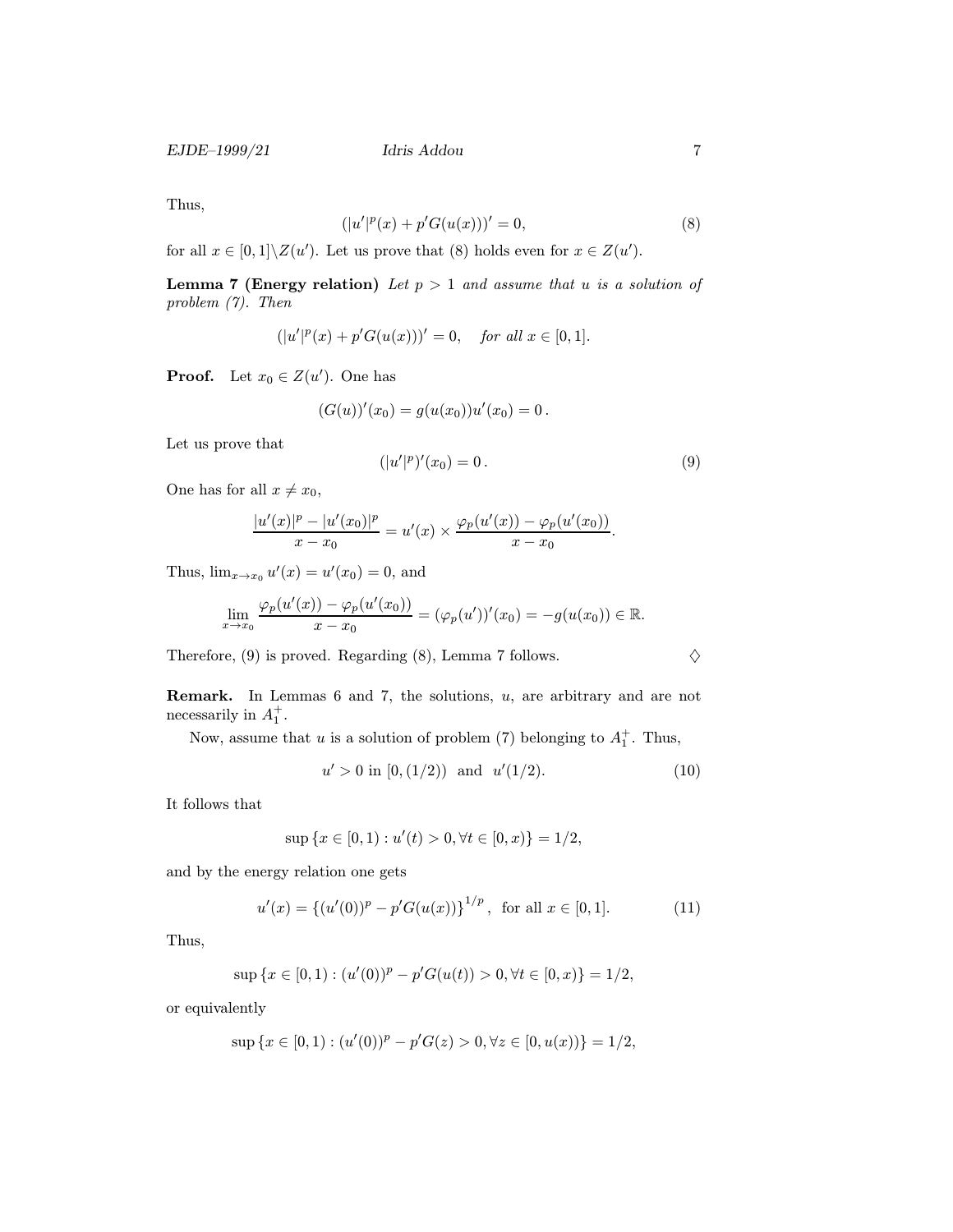which implies that

$$
\sup\left\{s\geq 0: (u'(0))^p - p'G(\xi) > 0, \forall \xi \in [0, s)\right\} = u(1/2).
$$

Also, by (11) it follows that

$$
x = \int_0^{u(x)} \left\{ (u'(0))^p - p'G(\xi) \right\}^{-1/p} d\xi, \text{ for all } x \in [0, (1/2)]. \tag{12}
$$

Thus, the improper integral in (12) is convergent for all  $x \in [0, (1/2)]$  and in particular,  $u'(0)$  is such that the improper integral

$$
\int_0^{r_+(u'(0))} \left\{ (u'(0))^p - p'G(\xi) \right\}^{-1/p} d\xi
$$

converges and is equal to  $(1/2)$ , where for all  $E > 0$ 

$$
r_+(E)=\sup X_+(E)\ \text{if}\ X_+(E)\neq\emptyset\ \ \text{and}\ \ r_+(E)=0\ \text{if}\ X_+(E)=\emptyset
$$

and

$$
X_{+}(E) = \{ s \ge 0 : E^{p} - p'G(\xi) > 0, \forall \xi \in [0, s) \}.
$$

It follows that if u is a solution of problem (7) belonging to  $A_1^+$ , then there exists  $E_* \in \tilde{D}_+$  with

$$
\tilde{D}_{+} = \left\{ E > 0 : 0 < r_{+}(E) < +\infty \, \text{and} \, \int_{0}^{r_{+}(E)} \left\{ E^{p} - p'G(\xi) \right\}^{-1/p} d\xi < +\infty \right\},
$$

such that

$$
u'(0) = E_*,
$$
  $u(1/2) = r_+(E_*)$ , and  $T_+(E_*) = 1/2$ ,

where

$$
T_+(E) = \int_0^{r_+(E)} \left\{ E^p - p'G(\xi) \right\}^{-1/p} d\xi, \text{ for all } E \in \tilde{D}_+.
$$

Conversely, it is possible to assign to each root  $E_*$  of the equation  $T_+(E)=1/2$ in the variable  $E \in \tilde{D}_+$  a unique solution u of the problem (7) belonging to  $A_1^+$ and satisfying  $u'(0) = E_*, \max_{[0,1]} u = u(1/2) = r_+(E_*).$ 

In fact, if  $E_* \in \tilde{D}_+$  is such that  $T_+(E_*)=1/2$ , define the function  $h_+$  on  $[0, r_{+}(E_{*})]$  by  $h_{+}(u) = \int_{0}^{u} \{E_{*}^{p} - p'G(\xi)\}^{-1/p} d\xi$ . Notice that  $h_{+}(r_{+}(E_{*}))$  $T_{+}(E_{*})=1/2$  and

$$
0 \le h_+(u) \le T_+(E_*)
$$
, for all  $u \in [0, r_+(E_*)]$ .

Thus,  $h_+$  is well defined on  $[0, r_+(E_*)]$ . Moreover, it is an increasing diffeomorphism from  $(0, r_+(E_*))$  onto  $(0, T_+(E_*)),$ 

$$
h'_+(u) = \{E_*^p - p'G(u)\}^{-1/p} > 0 \text{ for all } u \in (0, r_+(E_*)).
$$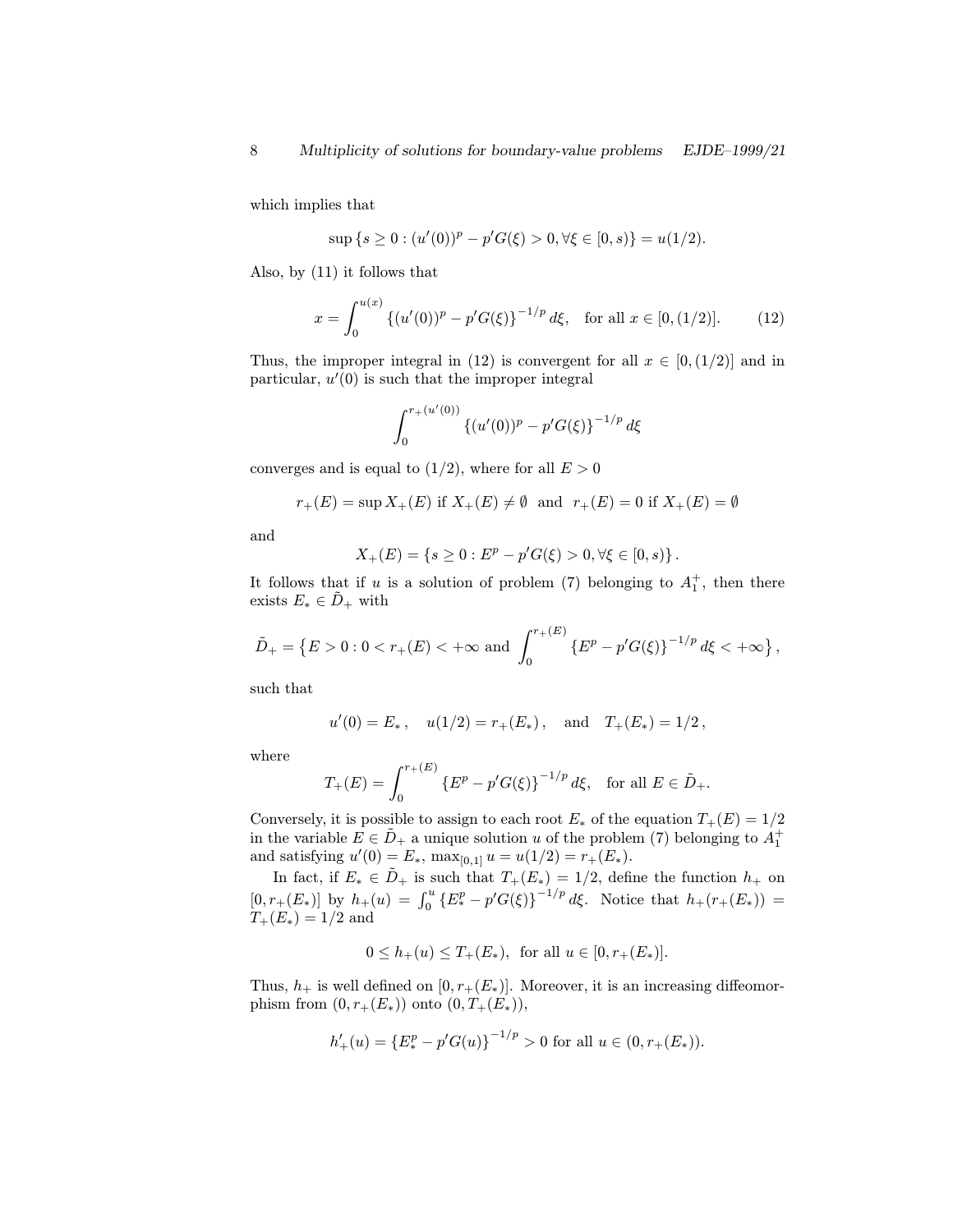Let  $u_+$  be the inverse of  $h_+$  defined by

$$
u_{+}(x) = h_{+}^{-1}(x) \in [0, r_{+}(E_{*})],
$$
 for all  $x \in [0, (1/2)]$ ,

and let  $u$  be defined on [0, 1] by

$$
u(x) = \begin{cases} u_{+}(x) \text{ if } x \in [0, (1/2)] \\ u_{+}(1-x) \text{ if } x \in [(1/2), 1]. \end{cases}
$$

It easy to show that this function  $u$  is a solution of problem  $(7)$  belonging to  $A_1^+$  and satisfying  $u'(0) = E_*, \max_{[0,1]} u = u(1/2) = r_+(E_*)$ . Let us prove its uniqueness. Assume that v is also a solution of problem (7) belonging to  $A_1^+$ and satisfies

$$
v'(0) = E_*, \max_{[0,1]} v = v(1/2) = v_+(E_*).
$$

By (12) it follows that

$$
x = \int_0^{u(x)} \left\{ E_*^p - p'G(\xi) \right\}^{-1/p} d\xi = \int_0^{v(x)} \left\{ E_*^p - p'G(\xi) \right\}^{-1/p} d\xi,
$$

for all  $x \in [0, 1/2]$ . Thus,

$$
\int_{u(x)}^{v(x)} \left\{ E_*^p - p'G(\xi) \right\}^{-1/p} d\xi = 0, \text{ for all } x \in [0, 1/2].
$$

Thus,  $u = v$  on [0, 1/2], and by symmetry it follows that  $u = v$  on [0, 1]. Therefore, because  $D_+ \subset \tilde{D}_+$ , Theorem 5 is proved for the case  $k = 1$  and  $\kappa = +.$ 

### 4 Preliminary Lemmas

In order to define the time maps we need the following.

**Lemma 8** For  $s \in \mathbb{R}$ , consider the equation

$$
E^p - p'(F(s) + \lambda \Phi_q(s)) = 0,\t(13)
$$

where  $p > 1$ ,  $E \ge 0$  and  $\lambda \in \mathbb{R}$  are real parameters,  $F(s) = \int_0^s f(t)dt$  and  $\Phi_q(s) = \int_0^s \varphi_q(t) dt$ . If  $\lambda > -m_{\pm}$ , then for any  $E > 0$ , equation (13) admits a unique positive zero  $s_{+} = s_{+}(\lambda, E)$  (resp. a unique negative zero  $s_{-} = s_{-}(\lambda, E)$ ) and if  $E = 0$  it admits no positive (resp. negative) zero beside the trivial one  $s_{\pm}=0$ . Moreover, for all  $\lambda > -m_{\pm}, p>1$ ,

(i) The function  $E \mapsto s_{\pm}(\lambda, E)$  is  $C^1$  on  $(0, +\infty)$ , and

$$
\pm \frac{\partial s_{\pm}}{\partial E}(\lambda, E) = \frac{\pm (p-1) E^{p-1}}{f(s_{\pm}(\lambda, E)) + \lambda \varphi_q(s_{\pm}(\lambda, E))} > 0, \ \forall E > 0.
$$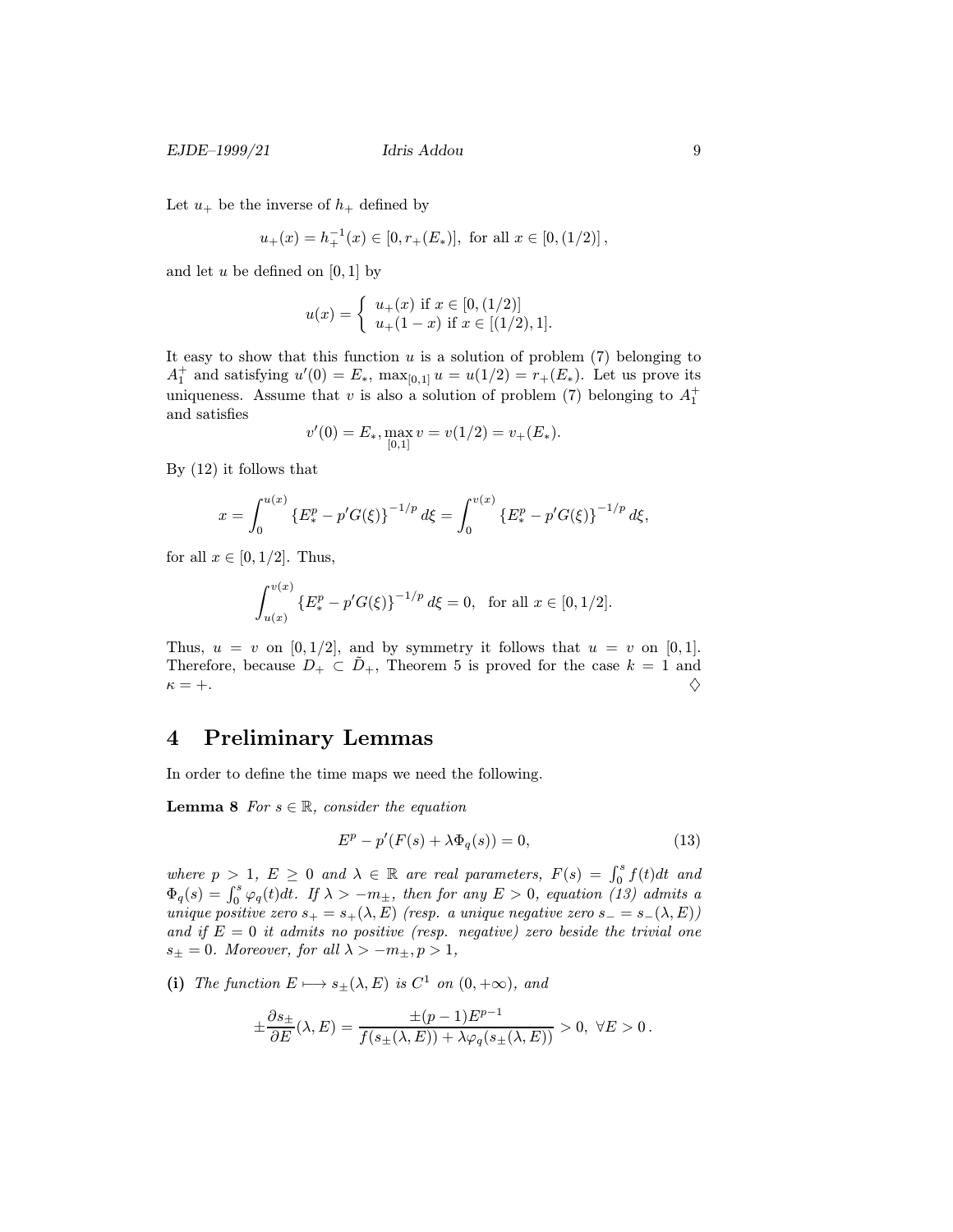(ii) 
$$
\lim_{E \to 0^+} s_{\pm}(\lambda, E) = 0
$$
,  $\lim_{E \to +\infty} s_{\pm}(\lambda, E) = \pm \infty$ .

$$
\textbf{(iii)}\ \lim_{E\to 0}\frac{E^p}{|s_{\pm}(\lambda,E)|^q}=\frac{p'}{q}(a_0+\lambda),\ \lim_{E\to +\infty}\frac{E^p}{|s_{\pm}(\lambda,E)|^q}=\frac{p'}{q}(a_{\pm}+\lambda).
$$

$$
\begin{aligned}\n\text{(iv)} \quad & \lim_{E \to 0} \frac{E}{|s_{\pm}(\lambda, E)|} = \begin{cases}\n0 & \text{if } q - p > 0 \\
((a_0 + \lambda)/(p - 1))^{1/p} & \text{if } q - p = 0 \\
+\infty & \text{if } q - p < 0,\n\end{cases} \\
& \lim_{E \to +\infty} \frac{E}{|s_{\pm}(\lambda, E)|} = \begin{cases}\n+\infty & \text{if } q - p > 0 \\
((a_{\pm} + \lambda)/(p - 1))^{1/p} & \text{if } q - p = 0 \\
0 & \text{if } q - p < 0.\n\end{cases} \\
\text{(c)} \quad & \lim_{E \to +\infty} \frac{F(s_{\pm}(\lambda, E)t)}{F(s_{\pm}(\lambda, E)t)} = \begin{cases}\n+(a_0 + \lambda)/(p - 1) & \text{if } q - p < 0 \\
0 & \text{if } q - p < 0.\n\end{cases} \\
\text{(d)} \quad & \lim_{E \to +\infty} \frac{F(s_{\pm}(\lambda, E)t)}{F(s_{\pm}(\lambda, E)t)} = \begin{cases}\n+(a_0 + \lambda)/(p - 1) & \text{if } q - p < 0 \\
0 & \text{if } q - p < 0.\n\end{cases} \\
\text{(e)} \quad & \lim_{E \to +\infty} \frac{F(s_{\pm}(\lambda, E)t)}{F(s_{\pm}(\lambda, E)t)} = \begin{cases}\n-(b_0 + \lambda)/(p - 1) & \text{if } q - p < 0 \\
0 & \text{if } q - p < 0.\n\end{cases} \\
\text{(f)} \quad & \lim_{E \to +\infty} \frac{F(s_{\pm}(\lambda, E)t)}{F(s_{\pm}(\lambda, E)t)} = \begin{cases}\n-(b_0 + \lambda)/(p - 1) & \text{if } q - p < 0 \\
0 & \text{if } q - p < 0.\n\end{cases} \\
\text{(g)} \quad & \lim_{E \to +\infty} \frac{F(s_{\pm}(\lambda, E)t)}{F(s_{\pm}(\lambda, E)t)} = \begin{cases}\n-(b_0 + \lambda)/(p - 1) & \text
$$

 $\displaystyle{\mathrm{(v)}}\;\lim_{E\to 0}$  $\frac{F(s_{\pm}(\lambda,E)t)}{E^p} = \frac{t^p}{p'} \frac{a_0}{a_0 + \lambda}, \forall t > 0, \lim_{E \to +\infty}$  $\frac{F(s_{\pm}(\lambda,E)t)}{E^p} = \frac{t^p}{p'} \frac{a_{\pm}}{a_{\pm}+\lambda}, \forall t > 0.$ 

**Proof.** For  $p > 1$  and  $E \ge 0$  fixed, consider the function

$$
s\longmapsto G_{\pm}(\lambda,E,s):=E^p-p'(F(s)+\lambda\Phi_q(s)),
$$

defined in  $\mathbb{R}^{\pm}$  and strictly decreasing on  $(0, +\infty)$  (resp. strictly increasing on  $(-\infty, 0)$ , because

$$
\frac{dG_{\pm}}{ds}(\lambda, E, s) = -p'\varphi_q(s)\left(\frac{f(s)}{\varphi_q(s)} + \lambda\right) \quad \text{and} \quad m_{\pm} + \lambda > 0\,.
$$

One has  $G_{\pm}(\lambda, E, 0) = E^p \geq 0$ , and via l'Hospital's rule,

$$
\lim_{s \to +\infty} G_{\pm}(\lambda, E, s) = \lim_{s \to +\infty} E^{p} - p' \Phi_{q}(s) \left( \frac{F(s)}{\Phi_{q}(s)} + \lambda \right)
$$

$$
= E^{p} - p' \lim_{s \to +\infty} \Phi_{q}(s) \left( \lim_{s \to +\infty} \frac{f(s)}{\varphi_{q}(s)} + \lambda \right)
$$

$$
= -\infty.
$$

So, it is clear that in the case  $m_+ + \lambda > 0$  (resp.  $m_- + \lambda > 0$ ) for any  $E > 0$ , (13) admits a unique positive zero,  $s_{+} = s_{+}(\lambda, E)$ , (resp. a unique negative zero,  $s_ - = s_ - (\lambda, E)$ , and if  $E = 0$ , it admits no positive (resp. negative) zero beside the trivial one  $s = 0$ .

Now, for any  $p > 1$  and  $\lambda > -m_{\pm}$ , consider the real valued function,

$$
(E,s)\longmapsto G_{\pm}(E,s):=E^p-p'(F(s)+\lambda\Phi_q(s)),
$$

defined on  $\Omega_+ = (0, +\infty)^2$  (resp.  $\Omega_- = (0, +\infty) \times (-\infty, 0)$ ). One has  $G_{\pm} \in$  $C^1(\Omega_{\pm})$  and,

$$
\frac{\partial G_{\pm}}{\partial s}(E,s) = -p'\varphi_q(s)\left(\frac{f(s)}{\varphi_q(s)} + \lambda\right) \quad \text{in } \Omega_{\pm} ;
$$

hence, because  $m_{\pm} + \lambda > 0$ , it follows that

$$
\pm \frac{\partial G_{\pm}}{\partial s}(E,s) < 0, \quad \text{in} \quad \Omega_{\pm},
$$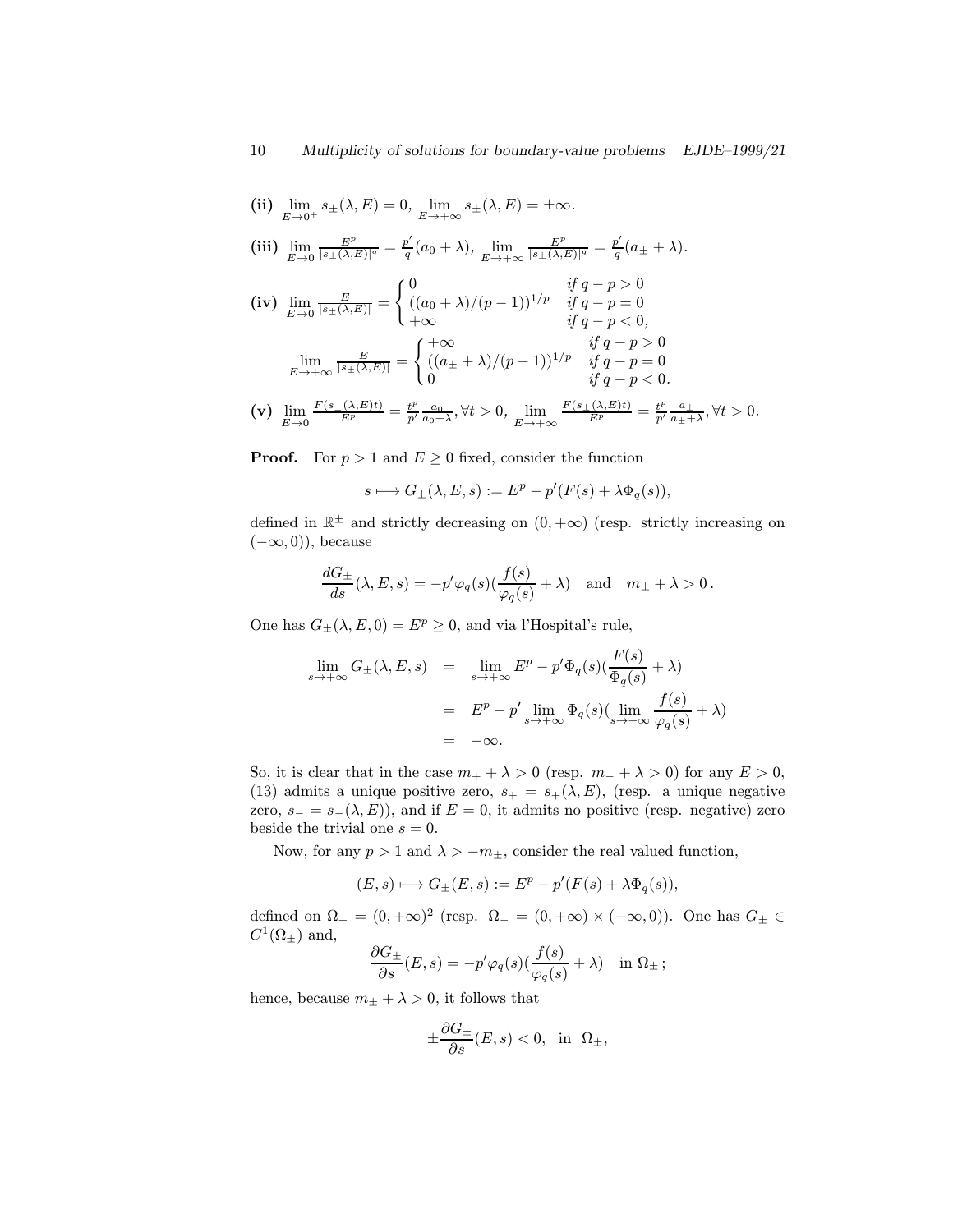and one may observe that  $s_{\pm}(\lambda, E)$  belongs to the open interval  $(0, +\infty)$  (resp.  $(-\infty, 0)$  and from its definition satisfies

$$
G_{\pm}(E, s_{\pm}(\lambda, E)) = 0. \tag{14}
$$

So, one can make use of the implicit function theorem to show that the function  $E \mapsto s_{\pm}(\lambda, E)$  is  $C^1((0, +\infty), \mathbb{R})$  and to obtain the expression of  $\frac{\partial s_{\pm}}{\partial E}(\lambda, E)$  given in (i). Hence, by  $m_{\pm} + \lambda > 0$ , it follows that for any fixed  $p > 1$  and  $\lambda > -m_{\pm}$ , the function defined on  $(0, +\infty)$  by  $E \mapsto s_{\pm}(\lambda, E)$  is strictly increasing (resp. strictly decreasing) and bounded from below by 0 (resp. by  $-\infty$ ) and from above by  $+\infty$  (resp. by 0). Then the limit  $\lim_{E\to 0^+} s_{\pm}(\lambda, E) = \ell_0^{\pm}$  exists as real number and the limit  $\lim_{E \to +\infty} s_{\pm}(\lambda, E) = \ell_{+\infty}^{\pm}$  exists and belongs to  $(0, +\infty]$ (resp.  $[-\infty, 0)$ ). Moreover,

$$
-\infty\leq \ell^-_{+\infty}<\ell^-_0\leq 0\leq \ell^+_0<\ell^+_{+\infty}\leq +\infty.
$$

Let us observe that, for any fixed  $p > 1$  and  $\lambda > -m_{\pm}$ , the function  $(E, s) \mapsto$  $G_{\pm}(E,s)$  is continuous on  $[0, +\infty)^2$  (resp.  $[0, +\infty) \times (-\infty, 0]$ ) and the function  $E \mapsto s_{\pm}(\lambda, E)$  is continuous on  $(0, +\infty)$  and satisfies (14). So, by passing to the limit in (14) as E tends to  $0^+$  one obtains

$$
0 = \lim_{E \to 0^+} G_{\pm}(E, s_{\pm}(\lambda, E)) = G_{\pm}(0, \ell_0^+).
$$

Hence,  $\ell_0^{\pm}$  is a zero, belonging to  $[0, +\infty)$  (resp.  $(-\infty, 0]$ ), to the equation in s:

$$
G_{\pm}(0,s)=0.
$$

By solving this equation one gets:  $\ell_0^{\pm} = 0$ .

Assume that  $\ell^{\pm}_{+\infty}$  is finite, then by passing to the limit in (14) as E tends to  $+\infty$  one gets,

$$
+\infty = p'(F(\ell_{+\infty}^{\pm}) + \lambda \Phi_q(\ell_{+\infty}^{\pm})) < +\infty,
$$

which is impossible. So,  $\ell_{+\infty}^{\pm} = \pm \infty$ .

**Proof of (iii).** Dividing equation (14) by  $|s_{\pm}(\lambda, E)|^q$  one gets,

$$
\frac{E^p}{|s_{\pm}(\lambda, E)|^q} = p'(\frac{F(s_{\pm}(\lambda, E))}{|s_{\pm}(\lambda, E)|^q} + \frac{\lambda}{q}),
$$

and by passing to the limit as  $E$  tends to  $0^+$ , (using l'Hospital's rule),

$$
\lim_{E \to 0^+} \frac{E^p}{|s_\pm(\lambda, E)|^q} = \frac{p'}{q} \left( \lim_{E \to 0^+} \frac{f(s_\pm(\lambda, E))}{\varphi_q(s_\pm(\lambda, E))} + \lambda \right) = \frac{p'}{q}(a_0 + \lambda).
$$

The second limit is obtained by the same way.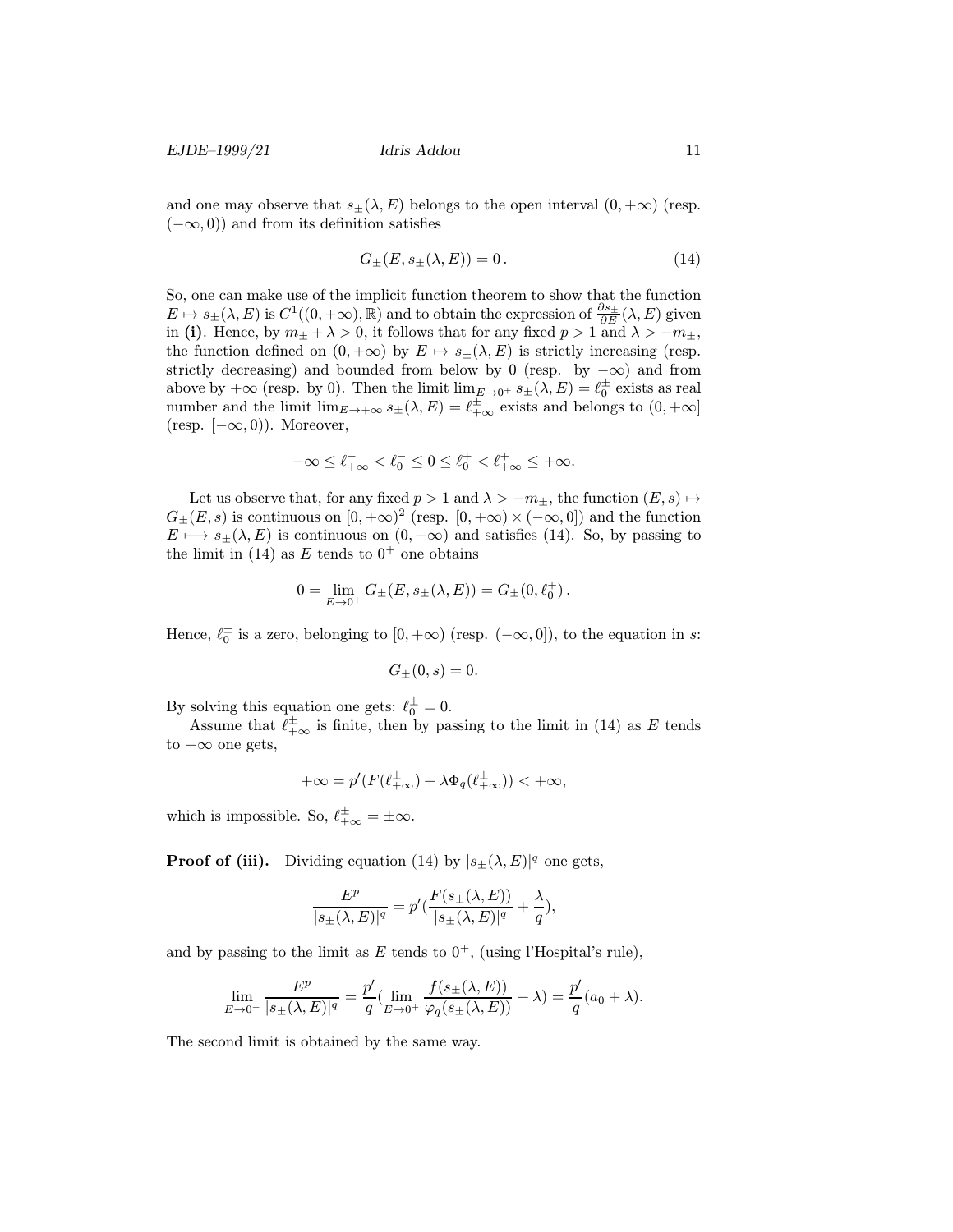**Proof of (iv).** Dividing equation (14) by  $|s_{\pm}(\lambda, E)|^p$  one gets,

$$
\lim_{E \to 0^+} \frac{E^p}{|s_{\pm}(\lambda, E)|^p} = \lim_{E \to 0^+} p' \left( \frac{F(s_{\pm}(\lambda, E))}{|s_{\pm}(\lambda, E)|^p} + \frac{\lambda}{q} |s_{\pm}(\lambda, E)|^{q-p} \right)
$$
  
\n
$$
= \lim_{E \to 0^+} p' |s_{\pm}(\lambda, E)|^{q-p} \left( \frac{F(s_{\pm}(\lambda, E))}{|s_{\pm}(\lambda, E)|^q} + \frac{\lambda}{q} \right)
$$
  
\n
$$
= \frac{p'}{q} (a_0 + \lambda) \lim_{E \to 0^+} |s_{\pm}(\lambda, E)|^{q-p}.
$$

Therefore, the first limit follows. The second one is obtained by the same way.

**Proof of (v).** Using l'Hospital's rule one gets, for any  $t > 0$ ,

$$
\lim_{E \to 0^{+}} \frac{F(s_{\pm}(\lambda, E)t)}{E^{p}} = \lim_{E \to 0^{+}} \frac{t \frac{ds_{\pm}}{dE}(\lambda, E)f(s_{\pm}(\lambda, E)t)}{pE^{p-1}}
$$
\n
$$
= \lim_{E \to 0^{+}} \frac{t(p-1)E^{p-1}f(s_{\pm}(\lambda, E)t)}{(f(s_{\pm}(\lambda, E)) + \lambda \varphi_{q}(s_{\pm}(\lambda, E)))pE^{p-1}}
$$
\n
$$
= \frac{t}{p'} \lim_{E \to 0^{+}} \frac{\frac{f(s_{\pm}(\lambda, E)t)}{\varphi_{q}(s_{\pm}(\lambda, E))}}{\frac{f(s_{\pm}(\lambda, E))}{\varphi_{q}(s_{\pm}(\lambda, E))} \frac{1}{\varphi_{q}(t)} + \frac{\lambda}{\varphi_{q}(t)}}
$$
\n
$$
= \frac{t^{q}}{p'}(\frac{a_{0}}{a_{0} + \lambda}).
$$

The second limit may be computed by the same way, which completes the proof of Lemma 8.  $\Diamond$ 

Now, for any  $p > 1$ ,  $\lambda > -m_{\pm}$  and  $E > 0$  we compute  $X_{\pm}(\lambda, E)$  as defined in Section 3. In fact, for all  $E > 0$ ,

$$
X_+(\lambda,E)=(0,s_+(\lambda,E)), X_-(\lambda,E)=(s_-(\lambda,E),0),
$$

where  $s_{\pm}(\lambda, E)$  is defined in Lemma 8. Then

$$
r_{\pm}(\lambda, E) = s_{\pm}(\lambda, E)
$$
 for all  $E > 0$ .

Hence, for any  $p > 1, \lambda > -m_{\pm}, 0 < |s_{\pm}(\lambda, E)| < +\infty$  if and only if  $E > 0$ . And for all  $E > 0$ ,

$$
\pm(f(r_{\pm}(\lambda,E))+\lambda\varphi_q(r_{\pm}(\lambda,E)))=\pm\varphi_q(r_{\pm}(\lambda,E))(\frac{f((r_{\pm}(\lambda,E)))}{\varphi_q(r_{\pm}(\lambda,E))}+\lambda)>0.
$$

So,  $D_{\pm}(\lambda) = (0, +\infty)$  for all  $\lambda > -m_{\pm}$  and

$$
D(\lambda) = D_{+}(\lambda) \cap D_{-}(\lambda) = (0, +\infty), \forall \lambda > -m.
$$

Before going further in the investigation, from Lemma 8, we deduce that for any fixed  $p > 1$  and  $\lambda > -m_{\pm}$ ,

$$
\pm \frac{\partial r_{\pm}}{\partial E}(\lambda, E) = \frac{\pm (p-1)E^{p-1}}{f(r_{\pm}(\lambda, E)) + \lambda \varphi_q(r_{\pm}(\lambda, E))} > 0, \forall E > 0.
$$
 (15)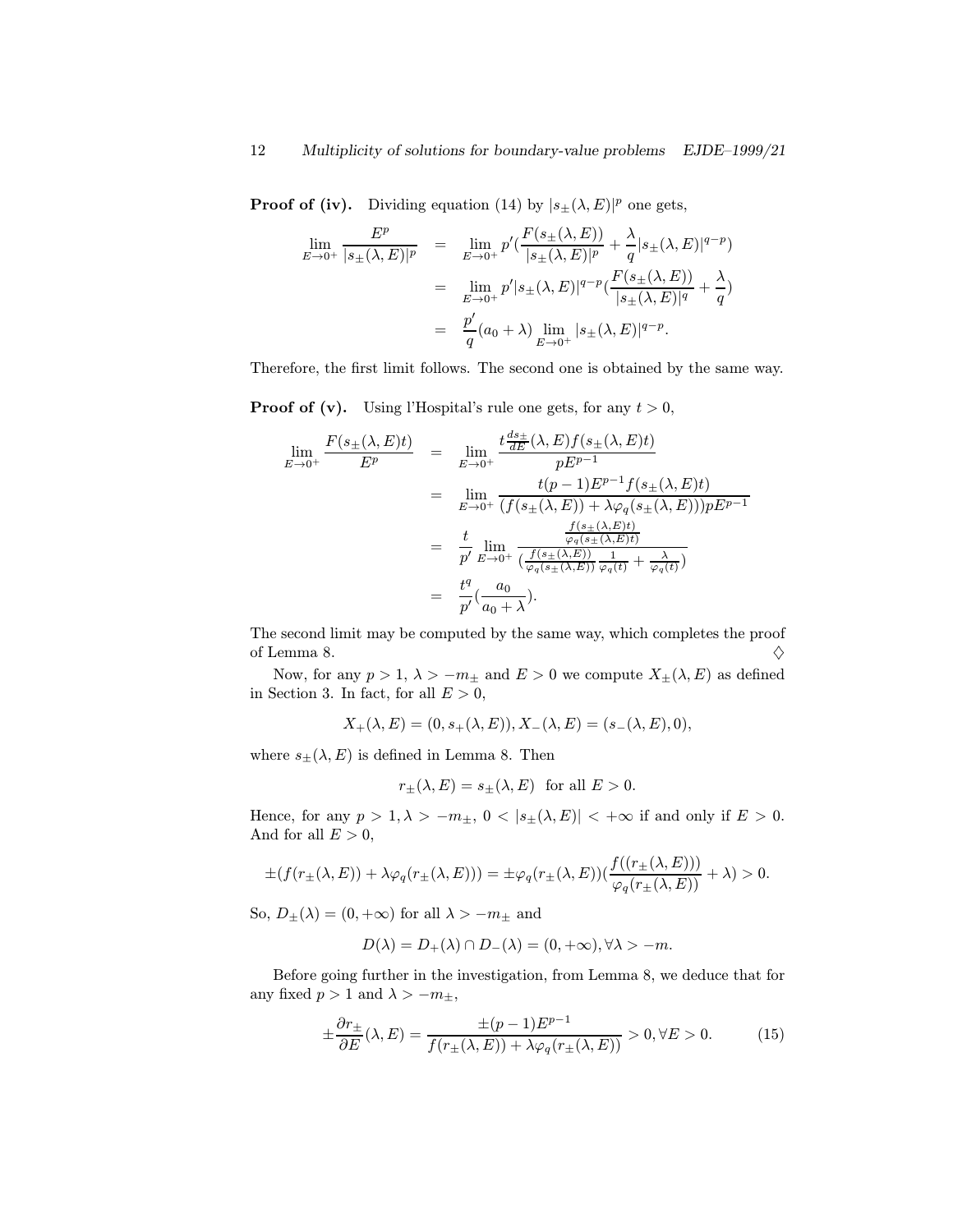$$
\lim_{E \to 0^+} r_{\pm}(\lambda, E) = 0 \quad \text{and} \quad \lim_{E \to +\infty} r_{\pm}(\lambda, E) = \pm \infty \tag{16}
$$

$$
\lim_{E \to 0} \frac{E^p}{|r_{\pm}(\lambda, E)|^q} = \frac{p'}{q}(a_0 + \lambda), \lim_{E \to +\infty} \frac{E^p}{|r_{\pm}(\lambda, E)|^q} = \frac{p'}{q}(a_{\pm} + \lambda).
$$
 (17)

$$
\lim_{E \to 0} \frac{E}{|r_{\pm}(\lambda, E)|} = \begin{cases} 0 & \text{if } q - p > 0 \\ \left(\frac{a_0 + \lambda}{p - 1}\right)^{\frac{1}{p}} & \text{if } q - p = 0 \\ +\infty & \text{if } q - p < 0 \end{cases} \tag{18}
$$

$$
\lim_{E \to +\infty} \frac{E}{|r_{\pm}(\lambda, E)|} = \begin{cases} +\infty & \text{if } q - p > 0\\ \left(\frac{a_{\pm} + \lambda}{p - 1}\right)^{\frac{1}{p}} & \text{if } q - p = 0\\ 0 & \text{if } q - p < 0 \end{cases}
$$
(19)

$$
\lim_{E \to 0} \frac{F(r_{\pm}(\lambda, E)t)}{E^p} = \frac{t^p}{p'} \frac{a_0}{a_0 + \lambda}, \forall t > 0
$$
\n(20)

$$
\lim_{E \to +\infty} \frac{F(r_{\pm}(\lambda, E)t)}{E^p} = \frac{t^p}{p'} \frac{a_{\pm}}{a_{\pm} + \lambda}, \forall t > 0.
$$
 (21)

At present we define, for any  $p > 1$ ,  $\lambda > -m_{\pm}$ , and  $E > 0$ , the time map,

$$
T_{\pm}(\lambda, E) := \pm \int_0^{r_{\pm}(\lambda, E)} \left\{ E^p - p'(F(\xi) + \lambda \Phi_q(\xi)) \right\}^{-\frac{1}{p}} d\xi, E > 0,
$$

and a simple change of variables shows that,

$$
T_{\pm}(\lambda, E) = |r_{\pm}(\lambda, E)| \int_0^1 \left\{ E^p - p'(F(r_{\pm}(\lambda, E)\xi) + (\lambda/q)|r_{\pm}(\lambda, E)\xi|^q) \right\}^{-\frac{1}{p}} d\xi,
$$
\n(22)

which may be written as,

$$
T_{\pm}(\lambda, E) = (|r_{\pm}(\lambda, E)|/E) \int_0^1 \{1 - p'(F(r_{\pm}(\lambda, E)\xi)/E^p + (\lambda \xi^q/q)(|r_{\pm}(\lambda, E)|^q/E^p))\}^{-1/p} d\xi.
$$
 (23)

Also, we define, the time maps

$$
T_{2n}^{\pm}(\lambda, E) := n(T_{+}(\lambda, E) + T_{-}(\lambda, E)), E > 0, \lambda > -m_{2n}^{\pm}, n \ge 1,
$$
  
\n
$$
T_{2n+1}^{\pm}(\lambda, E) := T_{2n}^{\pm}(\lambda, E) + T_{\pm}(\lambda, E), E > 0, \lambda > -m_{2n+1}^{\pm}, n \ge 0.
$$

To prove Theorems 2, 3, 4, it suffices to compute the limits of these time maps as E tends to  $0^+$  and  $+\infty$ , and then apply the intermediate value theorem. Recall that we have defined in Proposition 1 the functions  $h_k^{\pm}$  and let us now define,

$$
g_k(\lambda) = \frac{\lambda_k^{1/p}}{(a_0 + \lambda)^{1/p}}, \text{ for all } \lambda > -a_0, \ k \ge 1.
$$

**Lemma 9** Assume that  $p, q > 1$ , then for all  $k \ge 1$ , and all  $\lambda > -m_k^{\pm}$ ,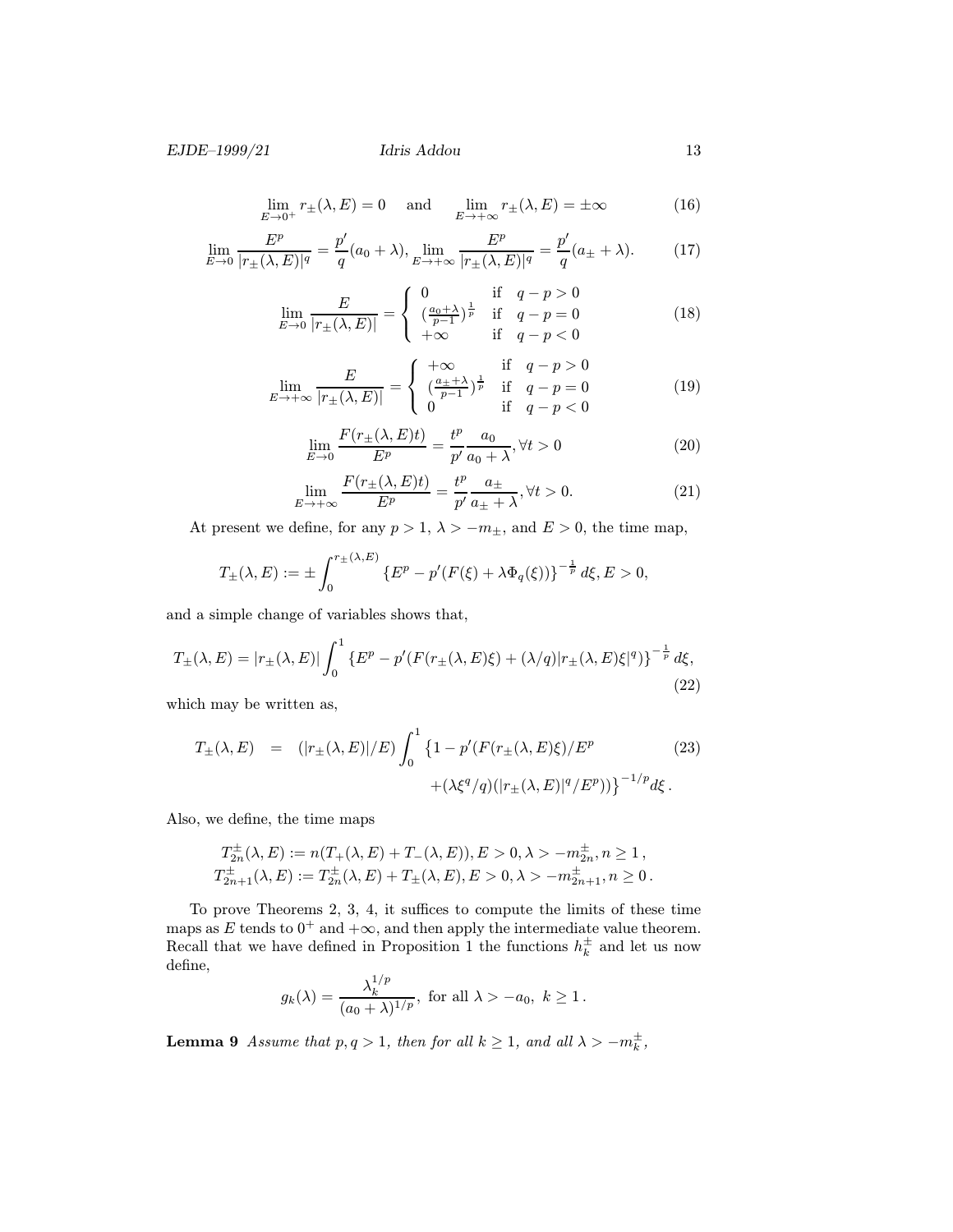\n- \n
$$
\lim_{E \to 0^+} T_k^{\pm}(\lambda, E) = +\infty \text{ and } \lim_{E \to +\infty} T_k^{\pm}(\lambda, E) = 0, \text{ if } q > p,
$$
\n
\n- \n
$$
\lim_{E \to 0^+} T_k^{\pm}(\lambda, E) = 0 \text{ and } \lim_{E \to +\infty} T_k^{\pm}(\lambda, E) = +\infty, \text{ if } q < p,
$$
\n
\n- \n
$$
\lim_{E \to 0^+} T_k^{\pm}(\lambda, E) = \frac{1}{2} g_k(\lambda) \text{ and } \lim_{E \to +\infty} T_k^{\pm}(\lambda, E) = \frac{1}{2} h_k^{\pm}(\lambda), \text{ if } q = p.
$$
\n
\n

**Proof.** The limits of  $T_{\pm}(\lambda, E)$  as E tends to  $0^+$  or  $+\infty$  follow by making use of  $(23)$  and  $(17)–(21)$ , together with the fact that

$$
\lambda_k^{1/p} = 2k(p-1)^{1/p} \int_0^1 (1-t^p)^{-1/p} dt.
$$

The limits of  $T_{2n}^{\pm}(\lambda, E)$  and  $T_{2n+1}^{\pm}(\lambda, E)$  as E tends to 0 or  $+\infty$  follow immediately from the definition of these maps and the limits of  $T_{\pm}(\lambda, E)$  as E tends to 0 or  $+\infty$  respectively. The proof is complete.  $\diamondsuit$ 

To apply the intermediate value theorem we need to know, for each integer  $k \geq 1$ , which one of the limits,

$$
\lim_{E \to 0^+} T_k^{\pm}(\lambda, E) \quad \text{or} \quad \lim_{E \to +\infty} T_k^{\pm}(\lambda, E)
$$

is greater than the other. If  $q - p \neq 0$ , the answer is evident from Lemma 9, but if  $q - p = 0$ , a deep study is required. Let, for any integer  $n \ge 1$ ,

$$
\Lambda_{2n+1}^{\pm} = \frac{a_{-}a_{+} - a_0 a_{2n+1}^{\pm}}{a_0 - a_{2n+1}^{\pm}} \quad \text{and} \quad \Lambda_{2n}^{\pm} = \frac{a_{-}a_{+} - a_0 a_{2n}^{\pm}}{a_0 - a_{2n}^{\pm}}.
$$

**Lemma 10** Let  $k \geq 1$  be an integer,

- (i) If  $a_0 < b_k^{\pm}$ , then  $g_k(\lambda) > h_k^{\pm}(\lambda)$  for all  $\lambda > -a_0$ .
- (ii) If  $a_0 > c_k^{\pm}$ , then  $g_k(\lambda) < h_k^{\pm}(\lambda)$  for all  $\lambda > -b_k^{\pm}$ .
- (iii) If  $a_- < a_k^{\pm} \le a_0 < a_+$ ,  $(k \ge 2)$  then  $g_k(\lambda) < h_k^{\pm}(\lambda)$  for all  $\lambda > -a_-$ .
- (iv) If  $a_- < a_0 < a_k^{\pm}$ ,  $(k \geq 2)$  then there exists a unique  $\tilde{\lambda}_k^{\pm} = \tilde{\lambda}_k^{\pm}(a_0) \in$  $(-a_-, \Lambda_k^{\pm})$  such that,

$$
g_k(\lambda) < h_k^{\pm}(\lambda) \text{ for all } \lambda \in (-a_-, \tilde{\lambda}_k^{\pm}),
$$
  
\n
$$
g_k(\tilde{\lambda}_k^{\pm}) = h_k^{\pm}(\tilde{\lambda}_k^{\pm}),
$$
  
\n
$$
g_k(\lambda) > h_k^{\pm}(\lambda) \text{ for all } \lambda \in (\tilde{\lambda}_k^{\pm}, +\infty).
$$

Moreover, the function  $a_0 \mapsto \tilde{\lambda}_k^{\pm}(a_0)$  is strictly increasing on  $(a_-, a_k^{\pm})$  and

$$
\lim_{a_0 \to a_-} \tilde{\lambda}_k^{\pm}(a_0) = -a_-, and \lim_{a_0 \to a_k^{\pm}} \tilde{\lambda}_k^{\pm}(a_0) = +\infty.
$$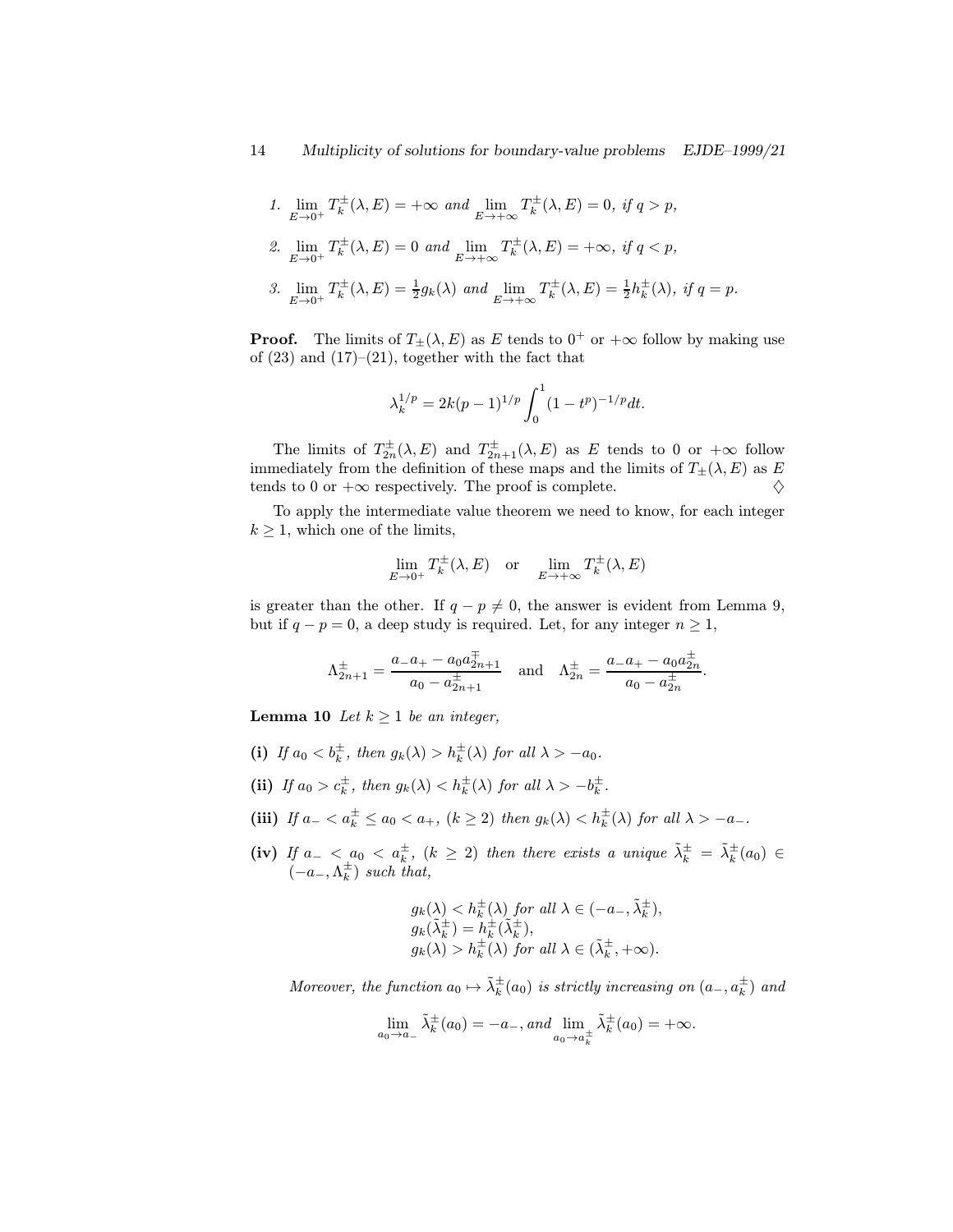Proof. It is immediate to prove Assertions (i) and (ii) of this lemma since the function  $a \mapsto (a + \lambda)^{-1/p}$  is strictly decreasing. Let us prove assertions (iii) and  $(iv)$ .

We are concerned by the case  $k = 2n + 1$  for some  $n \ge 1$  and the superscript is  $+: (k = 2n + 1, +).$  All the remaining cases may be handled similarly.

Let  $y_{2n+1}^+$  be the function defined on  $(-a_-, +\infty)$  by

$$
y_{2n+1}^+(\lambda) = (n+1)(a_+ + \lambda)^{-1/p} + n(a_- + \lambda)^{-1/p} - (2n+1)(a_0 + \lambda)^{-1/p}.
$$

One has,  $y_{2n+1}^{+}(\lambda) < 0$  if and only if

$$
((\frac{n+1}{2n+1})(a_{+}+\lambda)^{-1/p}+(\frac{n}{2n+1})(a_{-}+\lambda)^{-1/p})^{p} < (a_{0}+\lambda)^{-1}
$$

and  $(y_{2n+1}^+)'(\lambda) < 0$  if and only if

$$
((\frac{n+1}{2n+1})(a_{+}+\lambda)^{-1-1/p}+(\frac{n}{2n+1})(a_{-}+\lambda)^{-1-1/p})^{p/(p+1)}>(a_{0}+\lambda)^{-1}.
$$

Since the function  $t \mapsto t^p$  (resp.  $t \mapsto -t^{p/(p+1)}$ ) is convex on  $(-a_-, +\infty)$ ,

$$
((\frac{n+1}{2n+1})(a_{+}+\lambda)^{-1/p} + (\frac{n}{2n+1})(a_{-}+\lambda)^{-1/p})^{p}
$$
  

$$
< (\frac{n+1}{2n+1})(a_{+}+\lambda)^{-1} + (\frac{n}{2n+1})(a_{-}+\lambda)^{-1}
$$

(resp.

$$
\begin{aligned} & \big( (\frac{n+1}{2n+1})(a_+ + \lambda)^{-1-1/p} + (\frac{n}{2n+1})(a_- + \lambda)^{-1-1/p} \big)^{p/(p+1)} \\ & > (\frac{n+1}{2n+1})(a_+ + \lambda)^{-1} + (\frac{n}{2n+1})(a_- + \lambda)^{-1} \big). \end{aligned}
$$

So, if we define on  $(-a_-, +\infty)$  the function  $x_{2n+1}^+$  by

$$
x_{2n+1}^+(\lambda) = \left(\frac{n+1}{2n+1}\right)(a_+ + \lambda)^{-1} + \left(\frac{n}{2n+1}\right)(a_- + \lambda)^{-1} - (a_0 + \lambda)^{-1},
$$

it follows that for all  $\lambda > -a_-,$ 

$$
x_{2n+1}^+(\lambda) \le 0 \Longrightarrow y_{2n+1}^+(\lambda) < 0 \quad \text{and} \quad x_{2n+1}^+(\lambda) \ge 0 \Longrightarrow (y_{2n+1}^+)'(\lambda) < 0.
$$

Some simple computations show that for all  $\lambda > -a_-\,$  and  $\kappa = +, -$ , one has,

$$
\kappa x_{2n+1}^+(\lambda) > 0 \Longleftrightarrow \kappa (\lambda(a_0 - a_{2n+1}^+) - (a_- a_+ - a_0 a_{2n+1}^-)) > 0.
$$

Also, for all  $\lambda \in \mathbb{R}$  and  $\kappa = +, -$ , one has in the case where  $a_0 > a_{2n+1}^+$ ,

$$
\kappa(\lambda(a_0 - a_{2n+1}^+) - (a_-a_+ - a_0a_{2n+1}^-)) > 0 \Longleftrightarrow \kappa(\lambda - \Lambda_{2n+1}^+) > 0,
$$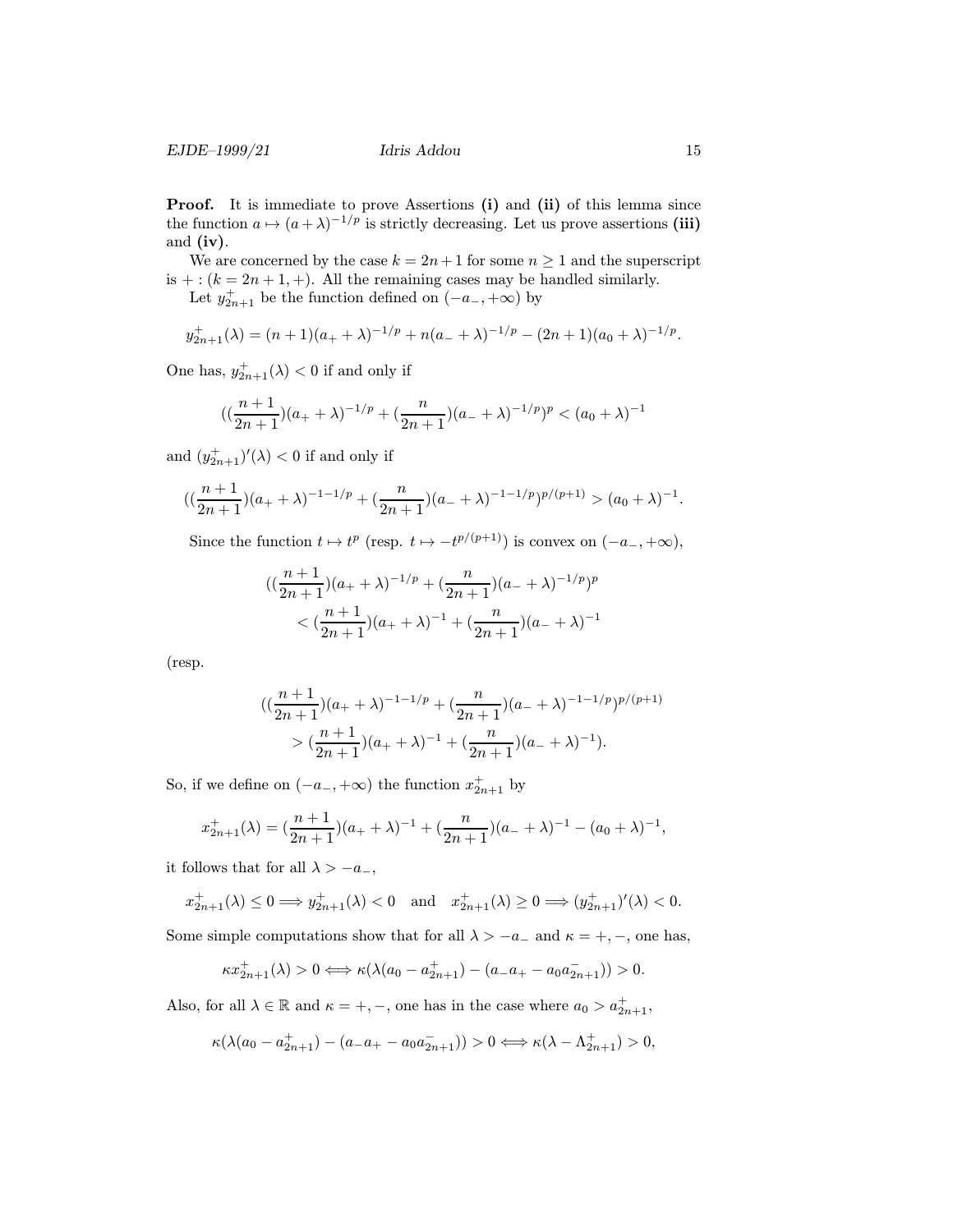and in the case where  $a_0 < a_{2n+1}^+$ ,

$$
\kappa(\lambda(a_0-a_{2n+1}^+)-(a_-a_+ - a_0a_{2n+1}^-)) > 0 \Longleftrightarrow \kappa(\lambda-\Lambda_{2n+1}^+)<0.
$$

On the other hand one has,

$$
a_0 < a_{2n+1}^+ \implies \Lambda_{2n+1}^+ > -a_-
$$
 and  $a_0 > a_{2n+1}^+ \implies \Lambda_{2n+1}^+ < -a_-$ .

Hence, an easy compilation of the above assertions shows that if  $a_0 < a_{2n+1}^+$ , then

$$
\lambda \ge \Lambda_{2n+1}^+ ( > -a_- ) \implies x_{2n+1}^+ (\lambda) \le 0
$$
  

$$
-a_- < \lambda < \Lambda_{2n+1}^+ \implies x_{2n+1}^+ (\lambda) < 0
$$

and if  $a_0 > a_{2n+1}^+$ , then  $\lambda > -a_-$  implies  $x_{2n+1}^+(\lambda) > 0$ .

It remains to study the particular case  $a_0 = a_{2n+1}^+$ . For  $\lambda > -a_-$ , define

$$
\psi_{\lambda}(t) = (\lambda + t)^{-1}
$$
, for all  $t > -\lambda$ .

Let us observe that  $x_{2n+1}^+(\lambda) > 0$  if and only if

$$
\psi_\lambda(a_0)<(\frac{n}{2n+1})\psi_\lambda(a_-)+(\frac{n+1}{2n+1})\psi_\lambda(a_+).
$$

But since  $\psi_{\lambda}$  is strictly convex, one has

$$
\psi_{\lambda}(a_0) = \psi_{\lambda}(a_{2n+1}^+) = \psi_{\lambda}((\frac{n}{2n+1})a_{-} + (\frac{n+1}{2n+1})a_{+})
$$
  

$$
< (\frac{n}{2n+1})\psi_{\lambda}(a_{-}) + (\frac{n+1}{2n+1})\psi_{\lambda}(a_{+}),
$$

that is, if  $a_0 = a_{2n+1}^+$ , then

$$
\lambda > -a_- \Longrightarrow x^+_{2n+1}(\lambda) > 0.
$$

Thus, in the case where  $a_0 \ge a_{2n+1}^+$ ,  $y_{2n+1}^+$  is strictly decreasing on  $(-a_-, +\infty)$ and by  $\lim_{\lambda \to +\infty} y_{2n+1}^+(\lambda) = 0$  it follows that  $y_{2n+1}^+$  is strictly positive on  $(-a_-, +\infty)$ . Thus, Assertion (iii) is proved.

In the case where  $a_0 < a_{2n+1}^+$ ,  $y_{2n+1}^+$  is strictly negative on  $[\Lambda_{2n+1}^+$ ,  $+\infty)$ and strictly decreasing on  $(-a_-, \Lambda_{2n+1}^+)$ . By  $\lim_{\lambda \to -a_-} y_{2n+1}^+(\lambda) = +\infty$ , it follows that there exists  $\tilde{\lambda}_{2n+1}^+ = \tilde{\lambda}_{2n+1}^+(a_0) \in (-a_-, \Lambda_{2n+1}^+)$  such that  $y_{2n+1}^+$  is strictly positive on  $(-a_-, \tilde{\lambda}_{2n+1}^+), y_{2n+1}^+ (\tilde{\lambda}_{2n+1}^+) = 0$ , and  $y_{2n+1}^+$  is strictly negative on  $(\tilde{\lambda}_{2n+1}^+, +\infty).$ 

One has  $y_{2n+1}^+(a_0, \tilde{\lambda}_{2n+1}^+(a_0)) = 0$ . So, the implicit function theorem yields

$$
\frac{\partial \tilde{\lambda}_{2n+1}^+}{\partial a_0}(a_0) = -\frac{\partial y_{2n+1}^+}{\partial a_0}(a_0, \tilde{\lambda}_{2n+1}^+(a_0)) / \frac{\partial y_{2n+1}^+}{\partial \lambda}(a_0, \tilde{\lambda}_{2n+1}^+(a_0)).
$$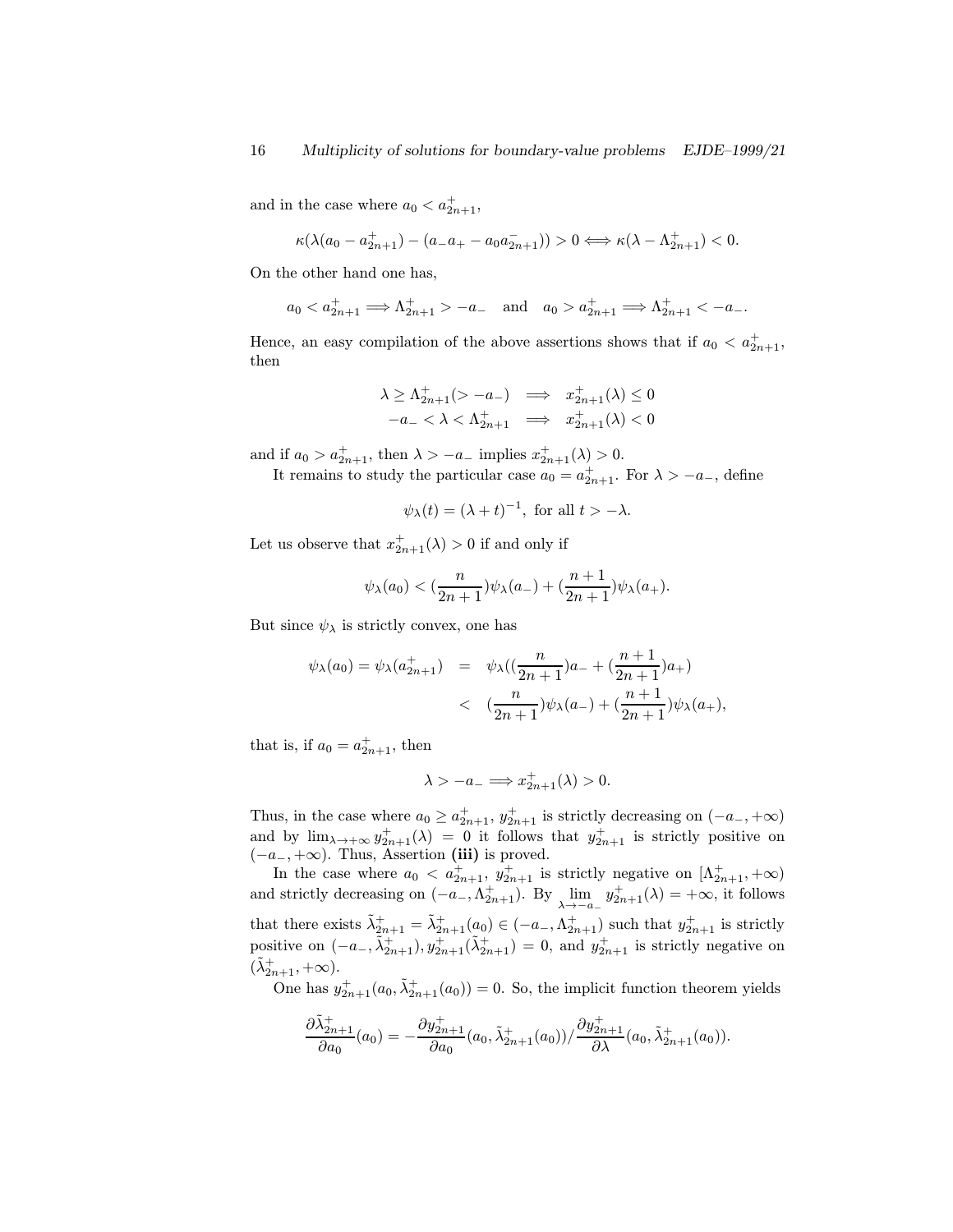One has  $\frac{\partial y_{2n+1}^+}{\partial \lambda}(a_0, \tilde{\lambda}_{2n+1}^+(a_0)) < 0$  since  $x_{2n+1}^+ (\tilde{\lambda}_{2n+1}^+(a_0)) > 0$ , and

$$
\frac{\partial y_{2n+1}^+}{\partial a_0}(a_0, \tilde{\lambda}_{2n+1}^+(a_0)) = \frac{2n+1}{p}(a_0 + \tilde{\lambda}_{2n+1}^+(a_0))^{-1-1/p} > 0.
$$

So, the function  $a_0 \mapsto \tilde{\lambda}_{2n+1}^+(a_0)$  is strictly increasing on  $(a_-, a_{2n+1}^+)$ . On the other hand, one has

$$
-a_- < \tilde{\lambda}_{2n+1}^+(a_0) < \Lambda_{2n+1}^+(a_0); \forall a_0 \in (a_-, a_{2n+1}^+),
$$

and  $\lim_{a_0 \to a_-} \Lambda^+_{2n+1}(a_0) = -a_-$ , which is easy to check. Thus,  $\lim_{a_0 \to a_-} \tilde{\lambda}^+_{2n+1}(a_0) =$  $-a_-\dots$ 

Assume that the function  $a_0 \mapsto \tilde{\lambda}_{2n+1}^+(a_0)$  is bounded as  $a_0$  tends to  $a_{2n+1}^+$ . Denote by  $\lambda_*$  its limit, that is,  $\lim_{a_0 \to a_{2n+1}^+}$  $\tilde{\lambda}_{2n+1}^{+}(a_0) = \lambda_*$ . Since

$$
y_{2n+1}^+(a_0, \tilde{\lambda}_{2n+1}^+(a_0)) = 0, \forall a_0 \in (a_-, a_{2n+1}^+),
$$

it follows that  $y_{2n+1}^+(a_{2n+1}^+, \lambda_*) = 0$ , that is,

$$
((\frac{n+1}{2n+1})(a_+ + \lambda_*) + (\frac{n}{2n+1})(a_- + \lambda_*))^{-1/p}
$$
  
= 
$$
(\frac{n+1}{2n+1})(a_+ + \lambda_*)^{-1/p} + (\frac{n}{2n+1})(a_- + \lambda_*)^{-1/p}.
$$

By the strict convexity of the function  $t \to t^{-1/p}$  on  $(0, +\infty)$ , it follows that  $a_+ + \lambda_* = a_- + \lambda_*,$  that is  $a_- = a_+$ , which contradicts the hypothesis  $a_- < a_+$ . So, the function  $a_0 \mapsto \tilde{\lambda}_{2n+1}^+(a_0)$  is unbounded, and

$$
\lim_{a_0 \to a_{2n+1}^+} \tilde{\lambda}_{2n+1}^+(a_0) = +\infty \, .
$$

Therefore, Assertion (iv) is proved for the case  $(k = 2n + 1, +)$ .

In the case  $(k = 2n + 1, -)$  (resp.  $(k = 2n, \pm)$ ) one considers  $y_{2n+1}^-$  and  $x_{2n+1}^-$  (resp.  $y_{2n}^{\pm}$  and  $x_{2n}^{\pm}$ ) defined by

$$
y_{2n+1}^{-}(\lambda) = n(a_{+} + \lambda)^{-1/p} + (n+1)(a_{-} + \lambda)^{-1/p} - (2n+1)(a_{0} + \lambda)^{-1/p}
$$
  

$$
x_{2n+1}^{-}(\lambda) = (\frac{n}{2n+1})(a_{+} + \lambda)^{-1} + (\frac{n+1}{2n+1})(a_{-} + \lambda)^{-1} - (a_{0} + \lambda)^{-1}
$$

(resp.

$$
y_{2n}^{\pm}(\lambda) = (a_+ + \lambda)^{-1/p} + (a_- + \lambda)^{-1/p} - 2(a_0 + \lambda)^{-1/p}
$$
  

$$
x_{2n}^{\pm}(\lambda) = \frac{1}{2}(a_+ + \lambda)^{-1} + \frac{1}{2}(a_- + \lambda)^{-1} - (a_0 + \lambda)^{-1}).
$$

The same reasoning as above also works here; therefore, Lemma 10 is proved.  $\Diamond$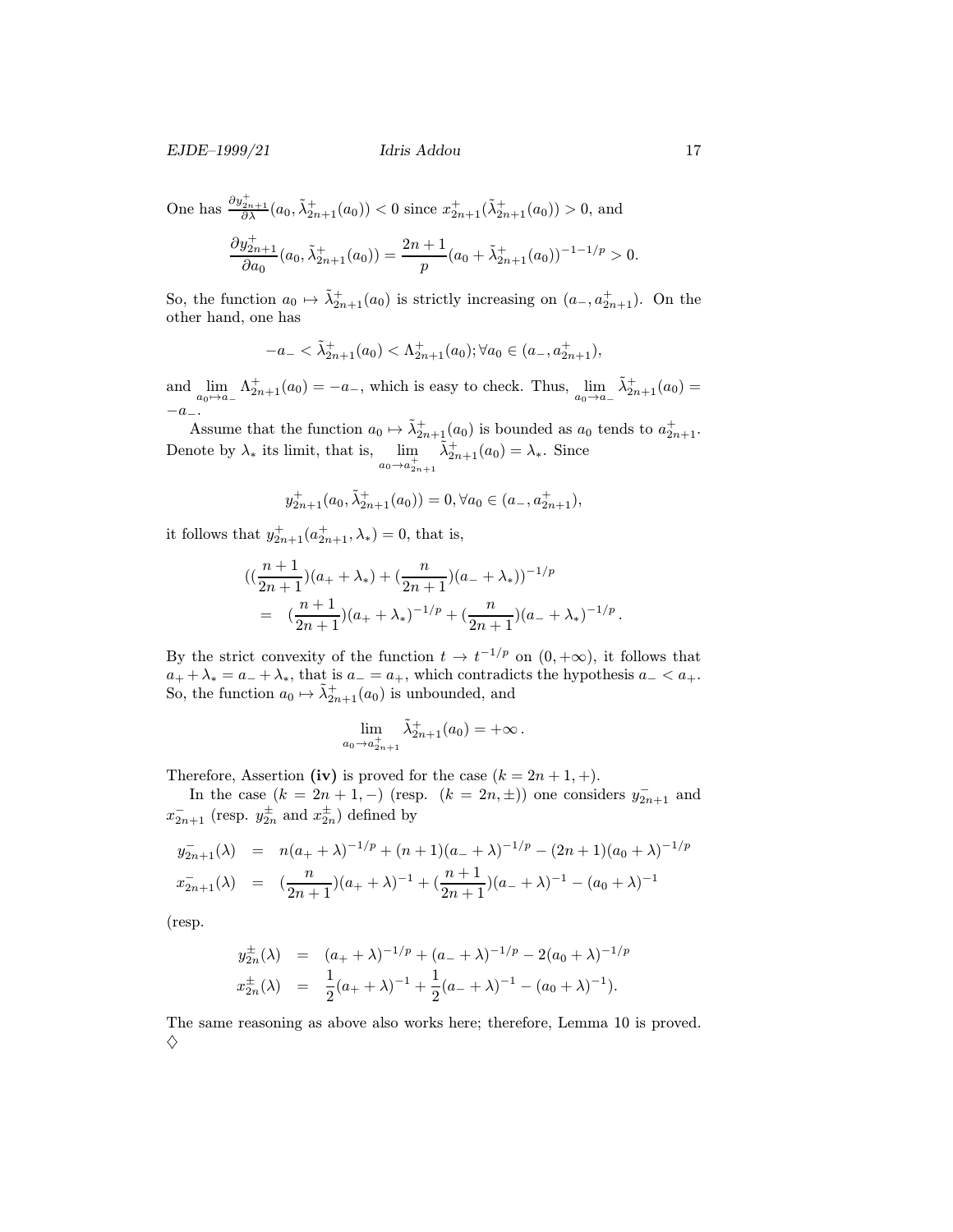# 5 Proof of the main results

**Proof of Theorem 2.** If  $a_0 < b_k^{\pm}$ , then for all  $k \ge 1$  and  $\lambda > -m_k^{\pm}$ 

$$
\lim_{E \to 0^+} T_k^{\pm}(\lambda, E) = \frac{1}{2} g_k(\lambda) \quad \text{and} \quad \lim_{E \to +\infty} T_k^{\pm}(\lambda, E) = \frac{1}{2} h_k^{\pm}(\lambda).
$$

On the other hand, for all  $\lambda > -a_0 : g_k(\lambda) > h_k^{\pm}(\lambda)$ . So, since the function  $\lambda \mapsto g_k(\lambda)$  (resp.  $\lambda \mapsto h_k^{\pm}(\lambda)$ ) is strictly decreasing on  $(-a_0, +\infty)$  (resp. on  $(-b_k^{\pm}, +\infty)$ ), and

$$
g_k(\lambda_k - a_0) = 1 \text{ (resp. } h_k^{\pm}(\lambda_k^{\pm}) = 1),
$$

then

$$
g_k(\lambda) > 1
$$
 if and only if  $-a_0 < \lambda < \lambda_k - a_0$ 

(resp.

$$
h_k^{\pm}(\lambda) < 1 \quad \text{if and only if} \quad \lambda_k^{\pm} < \lambda).
$$

Hence, one has,

$$
g_k(\lambda) > 1 > h_k^{\pm}(\lambda)
$$
 if and only if  $\max(-a_0, \lambda_k^{\pm}) < \lambda < \lambda_k - a_0$ .

Then the equation in  $E > 0$ :  $T_k^{\pm}(\lambda, E) = 1/2$  admits at least a solution for all  $\lambda$  satisfying

$$
\lambda > -m_k^{\pm}
$$
 and  $\max(-a_0, \lambda_k^{\pm}) < \lambda < \lambda_k - a_0$ ,

that is, for all  $\lambda$  satisfying

$$
\max(-m_k^{\pm},\lambda_1^{\pm}) < \lambda < \lambda_k - a_0,
$$

since max $(-a_0, -m_k^{\pm}) = -m_k^{\pm}$ .

If  $a_0 > c_k^{\pm}$  then for all  $k \geq 1$  and  $\lambda > -m_k^{\pm}$ ,

$$
\lim_{E \to 0^+} T_k^{\pm}(\lambda, E) = \frac{1}{2} g_k(\lambda) \quad \text{and} \quad \lim_{E \to +\infty} T_k^{\pm}(\lambda, E) = \frac{1}{2} h_k^{\pm}(\lambda).
$$

On the other hand, for all  $\lambda \in (-b_k^{\pm}, +\infty)$ ,  $g_k(\lambda) < h_k^{\pm}(\lambda)$ . So, since the function  $\lambda \mapsto g_k(\lambda)$  (resp.  $\lambda \mapsto h_k^{\pm}(\lambda)$ ) is strictly decreasing on  $(-a_0, +\infty)$  (resp. on  $(-b_k^{\pm}, +\infty)$  and

$$
g_k(\lambda_k - a_0) = 1
$$
, (resp.  $h_k^{\pm}(\lambda_k^{\pm}) = 1$ ),

it follows that

$$
g_k(\lambda) < 1
$$
 if and only if  $\lambda_k - a_0 < \lambda$ 

(resp.

$$
h_k^{\pm}(\lambda) > 1
$$
 if and only if  $-b_k^{\pm} < \lambda < \lambda_k^{\pm}$ ).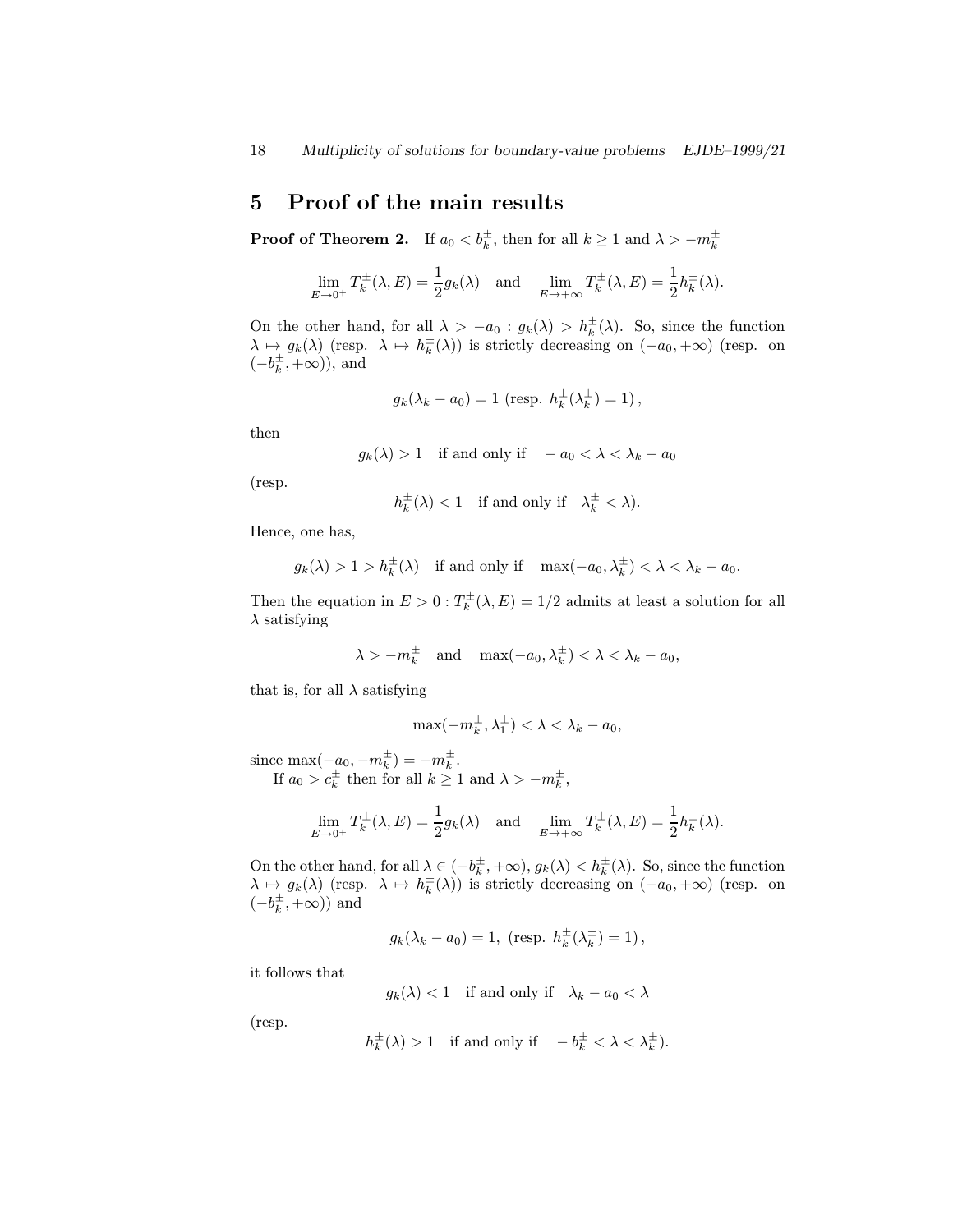Hence, one has,

 $g_k(\lambda) < 1 < h_k^{\pm}(\lambda) \quad \text{if and only if} \quad \max(-b_k^{\pm},\lambda_k-a_0) < \lambda < \lambda_k^{\pm}.$ 

Then the equation in  $E > 0$ :  $T_k^{\pm}(\lambda, E) = 1/2$  admits at least a solution for all  $\lambda$  satisfying

$$
\lambda > -m_k^{\pm}
$$
 and  $\max(-b_k^{\pm}, \lambda_k - a_0) < \lambda < \lambda_k^{\pm}$ ,

that is, for all  $\lambda$  satisfying

$$
\max(-m_k^{\pm},\lambda_k-a_0)<\lambda<\lambda_k^{\pm}
$$

since  $\max(-b_k^{\pm}, -m_k^{\pm}) = -m_k^{\pm}$ . The proof of Theorem 2 is complete.  $\diamondsuit$ 

**Proof of Theorem 3.** If  $a_$  <  $a_0$  <  $a_+$  then for all  $\lambda$  >  $-m_{\pm}$ ,

$$
\lim_{E \to 0^+} T_1^{\pm}(\lambda, E) = \frac{1}{2} g_1(\lambda) \text{ and } \lim_{E \to +\infty} T_1^{\pm}(\lambda, E) = \frac{1}{2} h_1^{\pm}(\lambda).
$$

On the other hand, one has,

for all  $\lambda > -a_0, g_1(\lambda) > h_1^+(\lambda)$  (resp. for all  $\lambda > -a_-, g_1(\lambda) < h_1^-(\lambda)$ ).

So, the same reasoning as in the superlinear (resp. sublinear) case leads to the proof of the first assertion (resp. the second assertion) of Theorem 3.

If  $a_- < a_k^{\pm} \le a_0 < a_+ \text{ and } k \ge 2 \text{, for all } \lambda > -m_k^{\pm} = -m$ ,  $\lim_{E \to 0^+} T_k^{\pm}(\lambda, E) = \frac{1}{2} g_k(\lambda) \text{ and } \lim_{E \to +\infty} T_k^{\pm}(\lambda, E) = \frac{1}{2} h_k^{\pm}(\lambda).$ 

On the other hand, one has for all  $\lambda > -a_-, g_k(\lambda) < h_k^{\pm}(\lambda)$ . So, the same reasoning as in the sublinear case leads to the fact that the equation in  $E > 0$ :  $T_k^{\pm}(\lambda, E) = 1/2$  admits at least a solution for all  $\lambda$  satisfying

$$
\max(-m, \lambda_k - a_0) < \lambda < \lambda_k^{\pm}.
$$
\nIf  $a_- < a_0 < a_k^{\pm} < a_+$  and  $k \ge 2$ , for all  $\lambda > -m$ ,\n
$$
\lim_{E \to 0^+} T_k^{\pm}(\lambda, E) = \frac{1}{2} g_k(\lambda) \quad \text{and} \quad \lim_{E \to +\infty} T_k^{\pm}(\lambda, E) = \frac{1}{2} h_k^{\pm}(\lambda).
$$

Since the function  $a_0 \mapsto \tilde{\lambda}_k^{\pm}(a_0) \in (-a_-, \Lambda_k^{\pm})$  is strictly increasing on the interval  $(a_-,a_k^{\pm})$  then the function  $a_0 \mapsto h_k^{\pm}(\tilde{\lambda}_k^{\pm}(a_0))$  is strictly decreasing on  $(a_-,a_k^{\pm})$ . Also, one has,

$$
\lim_{a_0 \to a_-} h_k^{\pm}(\tilde{\lambda}_k^{\pm}(a_0)) = \lim_{x \to -a_-} h_k^{\pm}(x) = +\infty,
$$

and

$$
\lim_{a_0 \to a_k^{\pm}} h_k^{\pm}(\tilde{\lambda}_k^{\pm}(a_0)) = \lim_{x \to +\infty} h_k^{\pm}(x) = 0.
$$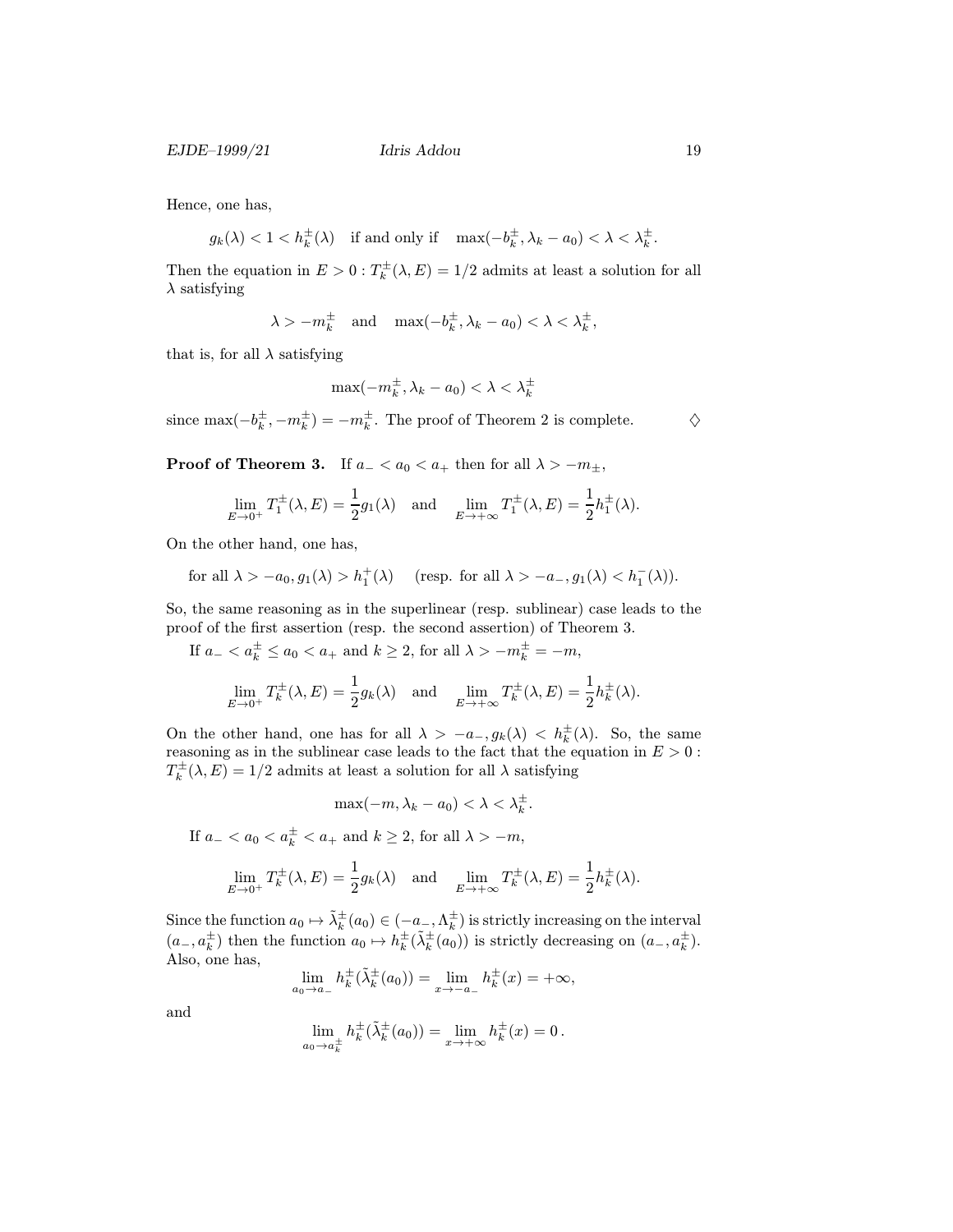Then there exists a unique  $\tilde{a}_k^{\pm} \in (a_-, a_k^{\pm})$  such that for all  $a_0 \in (a_-, a_k^{\pm})$  one gets,

$$
h_k^{\pm}(\tilde{\lambda}_k^{\pm}(a_0)) > 1 \iff a_- < a_0 < \tilde{a}_k^{\pm},
$$
  
\n
$$
h_k^{\pm}(\tilde{\lambda}_k^{\pm}(a_0)) = 1 \iff a_0 = \tilde{a}_k^{\pm},
$$
  
\n
$$
h_k^{\pm}(\tilde{\lambda}_k^{\pm}(a_0)) < 1 \iff \tilde{a}_k^{\pm} < a_0 < a_k^{\pm}.
$$

So, one has to distinguish two cases:

Case where  $a_- < a_0 < \tilde{a}_k^{\pm}$ . Then for all  $\lambda \in (-a_-,\tilde{\lambda}_k^{\pm}(a_0)),$ 

$$
1 < h_k^{\pm}(\tilde{\lambda}_k^{\pm}(a_0)) = g_k(\tilde{\lambda}_k^{\pm}(a_0)) < g_k(\lambda) < h_k^{\pm}(\lambda),
$$

and for all  $\lambda > \tilde{\lambda}_k^{\pm}(a_0)$ ,

$$
h_k^{\pm}(\lambda) < 1 < g_k(\lambda) \quad \text{if and only if} \quad \lambda_k^{\pm} < \lambda < \lambda_k - a_0 \,,
$$

hence, the equation in  $E > 0$  :  $T_k^{\pm}(\lambda, E) = 1/2$  admits at least a solution for all  $\lambda$  satisfying

$$
\lambda > -m \quad \text{and} \quad \lambda_k^{\pm} < \lambda < \lambda_k - a_0 \,,
$$

that is, for all  $\lambda$  satisfying,  $\max(-m, \lambda_k^{\pm}) < \lambda < \lambda_k - a_0$ . Case where  $\tilde{a}_k^{\pm} < a_0 < a_k^{\pm}$ . Then for all  $\lambda > \tilde{\lambda}_k^{\pm}(a_0)$ ,

$$
h_k^{\pm}(\lambda) < g_k(\lambda) < g_k(\tilde{\lambda}_k^{\pm}(a_0)) = h_k^{\pm}(\tilde{\lambda}_k^{\pm}(a_0)) < 1,
$$

and for all  $\lambda \in (-a_-, \tilde{\lambda}_k^{\pm}(a_0)),$ 

$$
g_k(\lambda) < 1 < h_k^{\pm}(\lambda)
$$
 if and only if  $\max(-a_-, \lambda_k - a_0) < \lambda < \lambda_k^{\pm}$ ;

hence, the equation in  $E > 0$  :  $T_k^{\pm}(\lambda, E) = 1/2$  admits at least a solution for all  $\lambda$  satisfying

$$
\lambda > -m \quad \text{and} \quad \max(-a_-, \lambda_k - a_0) < \lambda < \lambda_k^{\pm},
$$

that is, for all  $\lambda$  satisfying max $(-m, \lambda_k - a_0) < \lambda < \lambda_k^{\pm}$ , this is so because  $\max(-m, -a_{-}) = -m$ . The proof of Theorem 3 is complete.  $\diamondsuit$ 

**Proof of Theorem 4.** If  $q - p > 0$  (resp.  $q - p < 0$ ), by Lemma 9, for all  $\lambda > -m_k^{\pm}, k \geq 1,$ 

$$
\lim_{E \to 0^+} T_k^{\pm}(\lambda, E) = +\infty \text{ (resp. = 0) and } \lim_{E \to 0^+} T_k^{\pm}(\lambda, E) = 0 \text{ (resp. } = +\infty).
$$

So, the intermediate value theorem implies that the equation in  $E > 0$ :  $T_k^{\pm}(\lambda, E) = 1/2$  admits at least a solution for all  $\lambda > -m_k^{\pm}$ . Theorem 4 is proved.  $\diamondsuit$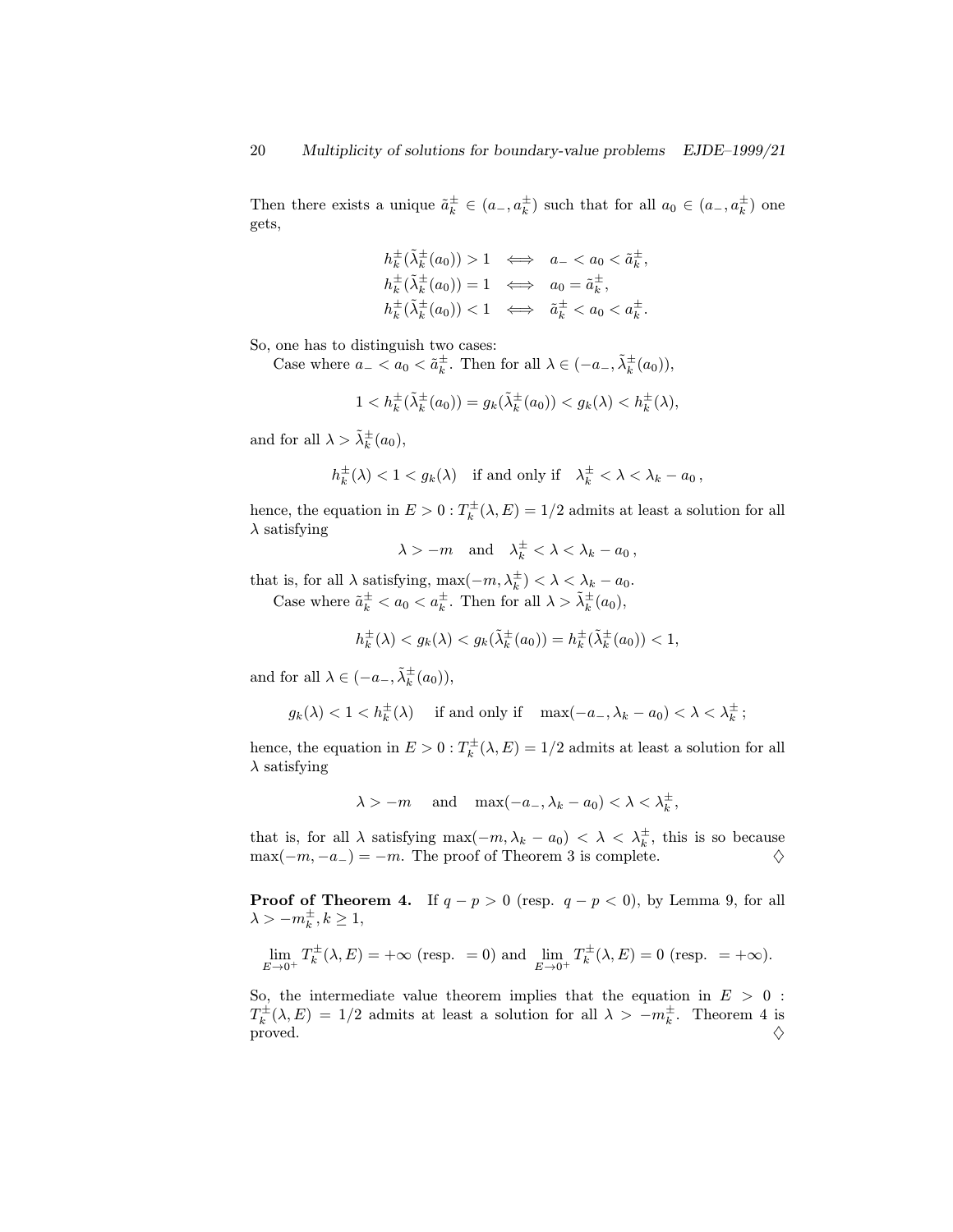Remark 1. Some easy computations show that

$$
\frac{\partial T_+}{\partial E}(\lambda, E) = \frac{(p')^{-\frac{1}{p}}}{p} \left(\frac{\partial r_+}{\partial E}(\lambda, E)\right) \int_0^1 \frac{\left(H(\lambda, r_+(\lambda, E)) - H(\lambda, r_+(\lambda, E)\xi)\right)}{\left(F(\lambda, r_+(\lambda, E)) - F(\lambda, r_+(\lambda, E)\xi)\right)^{1+\frac{1}{p}}} d\xi,
$$

where  $H(\lambda, x) := p\tilde{F}(\lambda, x) - x\tilde{f}(\lambda, x), \tilde{F}(\lambda, x) = \lambda \Phi_q(x) + F(x)$  and  $\tilde{f}(\lambda, x) =$  $\lambda \varphi_q(x) + f(x)$ . So, if  $q = p$ , one gets,

$$
\frac{d}{dx}\left(\frac{f(x)}{\varphi_p(x)}\right) = \frac{-1}{x\varphi_p(x)}\frac{\partial H}{\partial x}(\lambda, x), x > 0.
$$

Hence, in the particular case where the function  $x \mapsto f(x)/\varphi_p(x)$ ,  $(q = p)$  is strictly decreasing on  $(0, +\infty)$  the function  $x \mapsto H(\lambda, x)$  is strictly increasing on  $(0, +\infty)$  and then the time map  $E \mapsto T_+(\lambda, E)$  is strictly increasing on  $(0, +\infty)$ . So, uniqueness (if existence) of the solution of the equation in  $E > 0$ :  $T_+(\lambda, E) = 1/2$  is guaranteed. The exact number of positive solution(s) in  $A_1^+$ should be obtained with this additional condition. The same remark works for the result of Guedda and Veron [40]. That is, their Theorem 2.1 holds without there condition (2.7).

**Remark 2.** If f is an odd function,  $a_0 = a_+$ . The statements of Theorems 2, 3, and 4 may be simplified in this particular case.

Remark 3. Several corollaries may be deduced from Theorems 2, 3, and 4 and the above remarks. In fact, one may draw some bifurcation diagrams and compute a lower bound on the number of solutions of problem (1) in some cases and the exact number of positive solutions in others. This would require more space and patience, and is left to the diligent, patient reader. However, a qualitative feature of the variations of the bifurcation branches as  $a_0$  varies is known. In fact, if  $a_$  <  $a_+$ , then the bifurcation branches are trend towards a same direction for all  $a_0 < \tilde{a}_k^{\pm}$  and towards the opposite for all  $a_0 > \tilde{a}_k^{\pm}$ . The case where  $a_0 = \tilde{a}_k^{\pm}$  remains an open question. If  $a_- > a_+$ , one may study the asymmetric case,  $a_{-} > a_0 > a_{+}$ , as in Theorem 3.

Remark 4. One may observe that a common feature in Theorems 2, 3, and 4 is that the parameter  $\lambda$  is taken, in particular, such that the function  $x \mapsto$  $\lambda+f(x)/\varphi_q(x)$  is strictly positive on  $(-\infty,0)$  and/or  $(0,+\infty)$ . Some cases where this function changes sign once are studied by Guedda and Veron [40] and by Boucherif, Bouguima and Derhab  $[13]$ , both for the particular case where f is odd. So, it is reasonable to ask the question of what happens if  $f$  is not necessarily odd.

### 6 Appendix: Historical overview on time maps

At the beginning of time maps' history, the authors used them with the one dimensional Laplacian operator, that is, with the one dimensional p-Laplacian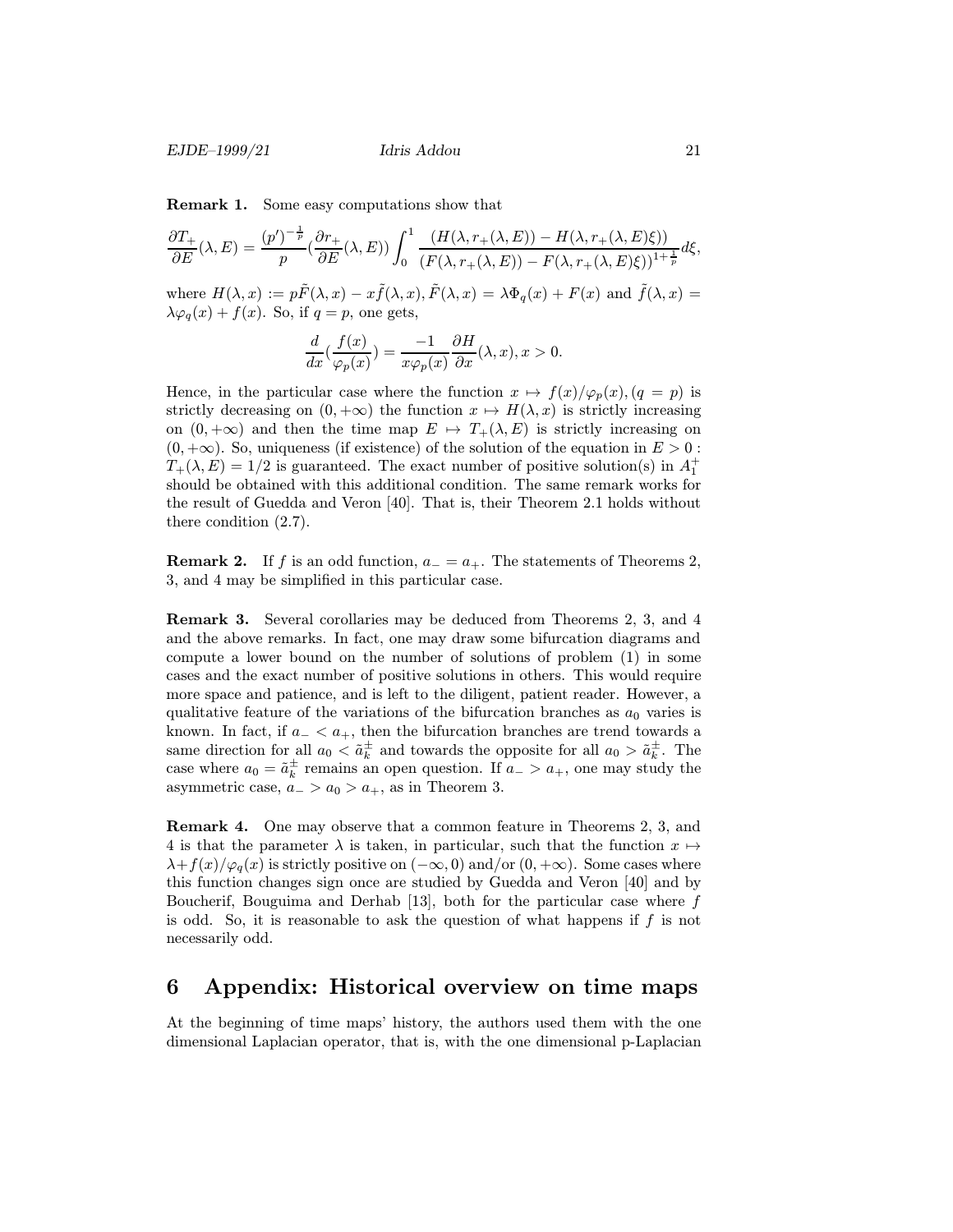and  $p = 2$ . From the 1960's we can mention Opial [46], [47], Urabe [62], [63], [64], [65], [66], Pimbley [48], [49], and Gavalas [39].

In the early 1970's, Laetsch [43] used time maps to study positive solutions to a class of boundary-value problems with Dirichlet boundary data. Since then many authors have referred to his work. We also want to mention Chafee and Infante [21], and Chafee [22]. Brown and Budin [14], [15] used the time map approach to study positive solutions to some boundary-value problems. Independently and about the same time, De-Mottoni and Tesei [24] studied positive solutions of some other class of boundary-value problems by means of the same method.

In the early 1980's Smoller and Wasserman [55] introduced a technique that, in some circumstances, can be used to prove uniqueness of the critical point of time maps. Their technique has been used subsequently by many authors; see for instance, Ammar Khodja [6], Ramaswamy [50], S. H. Wang and Kazarinoff, [67], [68], S. H. Wang and F. P. Lee [69], S. H. Wang [70], [71], [72], and recently by Addou and Benmezaï [4].

The study of sign-changing solutions by means of time maps was initiated by De-Mottoni and Tesei [25], and independently, some years after, by Shivaji [53].

During the last two decades, time maps have been used in many publications. Besides the above mentioned papers, we want to add the following ones: Addou and Ammar Khodja [1], Anuradha, Shivaji and Zhu [7], [8], Anuradha and Shivaji [9], Anuradha, C. Brown and Shivaji [10], Brown, Ibrahim and Shivaji [16], Brunovsky and Chow [17], Castro and Shivaji [19], [20], Ding and Zanolin [26], [27], Fernandes [30], Fonda and Zanolin [31], Fonda, Gossez and Zanolin [32], Schaaf [51], Shivaji [52], [53], [54], Smoller, Tromba and Wasserman [59], Smoller and Wasserman [56], [57], [58]. Notice that this list is in alphabetical order, and is not complete by any means. The differential operator in the equations studied in these papers is the p-Laplacian with  $p = 2$ . For more general differential operators, see references listed in Section 3 of this paper.

Acknowledgment. I want to thank Professor Julio G. Dix for his help in improving the presentation of an early version of this article.

### References

- [1] ADDOU, I., AND F. AMMAR KHODJA, On the number of solutions of a nonlinear boundary value problem, C.R.A.S., Paris,  $t. 321$  Série I, (1995), pp. 409-412.
- [2] Addou, I., S. M. Bouguima, M. Derhab, and Y. S. Raffed, On the number of solutions of a quasilinear elliptic class of B.V.P. with jumping nonlinearities, Dynamic Syst. Appl. 7 (1998), pp. 575-599.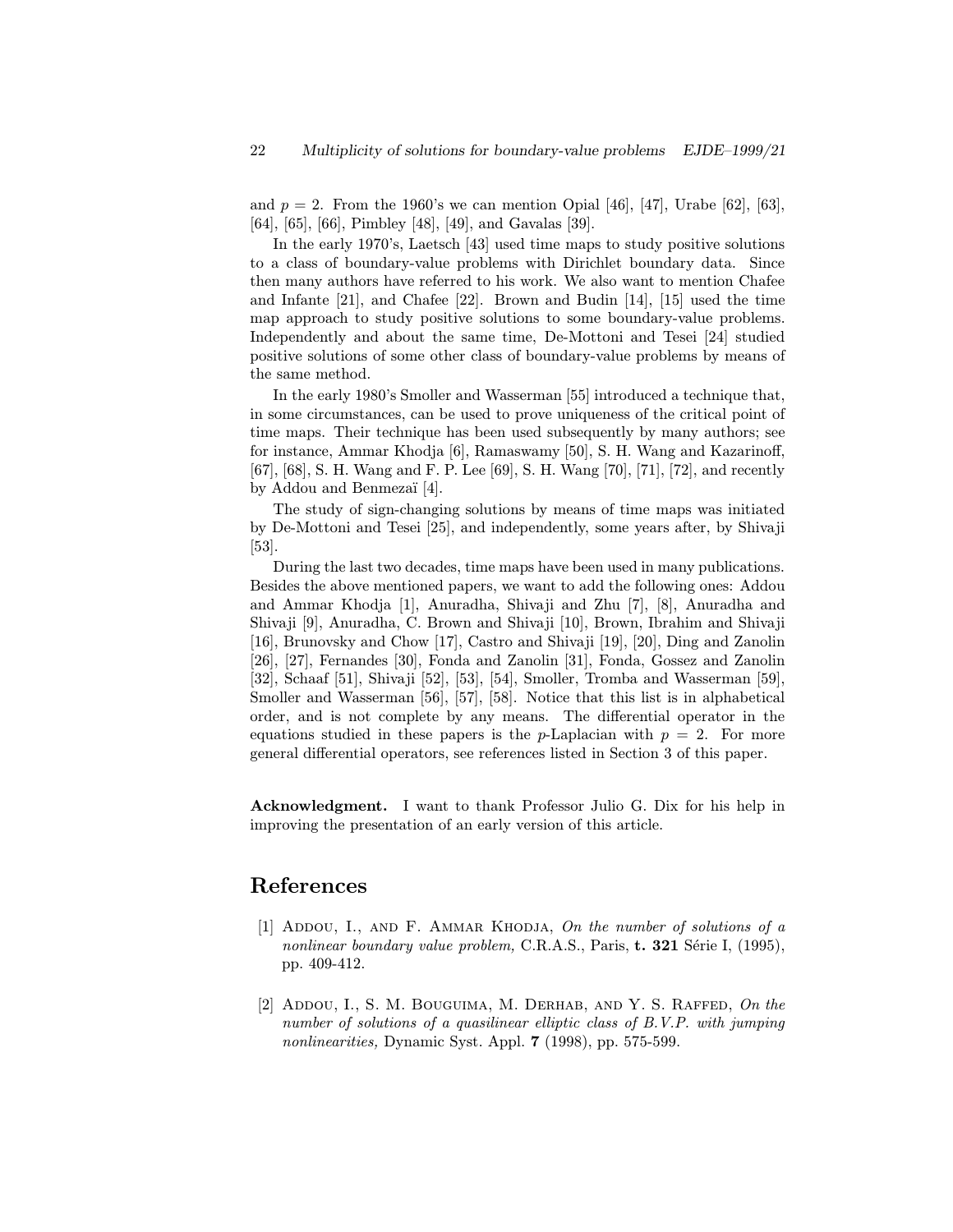- [3] ADDOU, I., AND A. BENMEZAÏ, *Boundary value problems for the one di*mensional p-Laplacian with even superlinearity, Electron. J. Diff. Eqns. 1999 (1999), No. 09, pp. 1-29.
- [4] ADDOU, I., AND A. BENMEZAÏ, *Exact number of positive solutions for a* class of quasilinear boundary value problems, Dynamic Syst. Appl. 8 (1999), pp. 147-180.
- [5] AMANN, H., AND E. ZEHNDER, Nontrivial solutions for a class of non resonance problems and applications to nonlinear differential equations, Ann. Scuola Norm. Sup. Pisa 7 (1980), pp. 539-603.
- [6] AMMAR KHODJA, F., Thèse 3è cycle, Univ. Pierre et Marie Curie, Paris VI, (1983).
- [7] Anuradha, V., R. Shivaji, and J. Zhu, On S-Shaped bifurcation curves for multiparameter positone problems, Appl. Math. Comput. 65 (1994), pp. 171-182.
- [8] ANURADHA, V., R. SHIVAJI, AND J. ZHU, Positive solutions for classes of positone problems when a parameter is negative, Dynamic Syst. Appl. 3 (1994), pp. 235-250.
- [9] ANURADHA, V., R. SHIVAJI, Sign changing solutions for a class of superlinear multi-parameter semi-positone problems, Nonlinear Anal. T.M.A. 24 (1995), pp. 1581-1596.
- [10] ANURADHA, V., C. BROWN, AND R. SHIVAJI, Explosive nonnegative solutions to two point boundary value problems, Nonlinear Anal. T.M.A. 26 (1996), pp. 613-630.
- [11] BERESTYCKI, H., On some nonlinear Sturm-Liouville problems, J. Diff. Eqns. 26 (1977), pp. 375-390.
- [12] BOCCARDO, L. P. DRÁBEK, D. GIACHETTI, AND M. KUČERA, *General*ization of Fredholm alternative for nonlinear differential operators, Nonlinear Anal. T.M.A. 10 (1986), pp. 1083-1103.
- [13] BOUCHERIF, A., S.M. BOUGUIMA, AND M. DERHAB, On the zeros of solutions of a quasilinear elliptic boundary value problems. Preprint.
- [14] BROWN, K.J., AND H. BUDIN, *Multiple positive solutions for a class of* nonlinear boundary value problems, J. Math. Anal. Appl. 60 (1977), pp. 329-338.
- [15] BROWN, K.J., AND H. BUDIN, On the existence of positive solutions for a class of semilinear elliptic boundary value problems, SIAM J. Math. Anal. 10 (1979), pp. 875-883.
- [16] BROWN, K.J., M.M.A., IBRAHIM, AND R. SHIVAJI, S-shaped bifurcation curves, Nonlinear Anal. T.M.A. 5 (1981), pp. 475-486.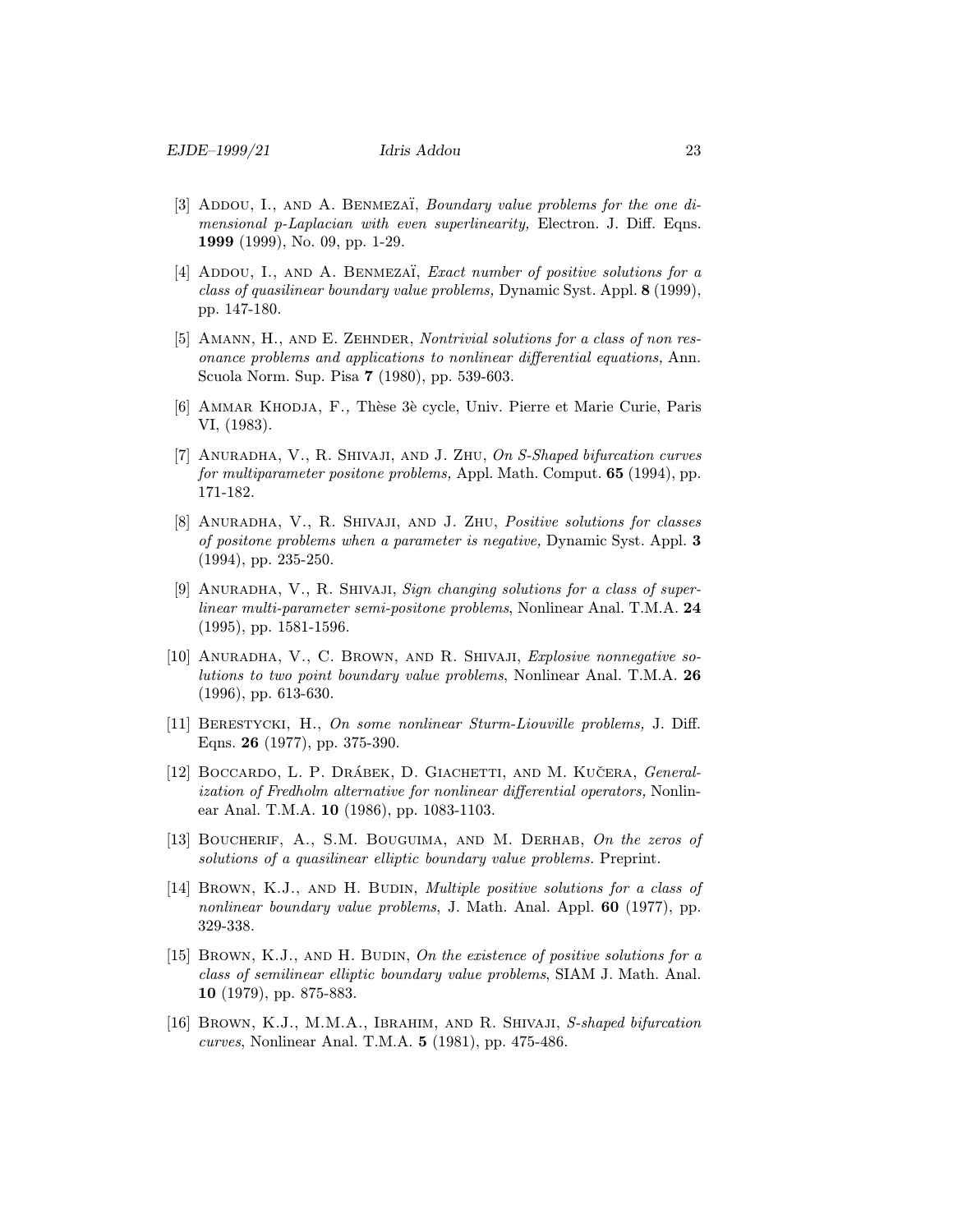- [17] Brunovsky, P., and S.N. Chow, Generic properties of stationary state solutions of reaction-diffusion equations, J. Diff. Eqns. 53 (1984), pp. 1-23.
- [18] CASTRO, A. AND A. C. LAZER, Critical point theory and the number of solutions of a nonlinear Dirichlet problem, Ann. Mat. Pura Appl. 120 (1979), pp. 113-137.
- [19] Castro, A., and R. Shivaji, Multiple solutions for a Dirichlet problem with jumping nonlinearities, in Trends in the Theory and Practice of Non-Linear Analysis (V. Lakshmikantham , Ed.) Elsevier Science Publishers B. V., North-Holland, (1985), pp. 97-101.
- [20] CASTRO, A., AND R. SHIVAJI, Non-negative solutions for a class of nonpositone problems, Proc. Roy. Soc. Edin. 108A (1988), pp. 291-302.
- [21] CHAFEE, N., AND E.F. INFANTE, A bifurcation problem for a nonlinear partial differential equation of parabolic type, Applicable Anal. 4 (1974), pp. 17-37.
- [22] Chafee, N., Asymptotic behavior for solutions of a one-dimensional parabolic equation with homogenous Neumann boundary conditions, J. Diff. Eqns. 18 (1975), pp. 111-134.
- [23] DEL PINO, M., AND R. MANÁSEVICH, *Multiple solutions for the p*-Laplacian under global nonresonance, Proc. Amer. Math. Soc. 112 (1991), pp. 131-138.
- [24] DE MOTTONI, P., AND A. TESEI, On a class of non linear eigenvalue problems, Boll. U.M.I. 14-B (1977), pp. 172-189.
- [25] DE MOTTONI, P., AND A. TESEI, On the solutions of a class of nonlinear Sturm-Liouville problems, SIAM. J. Math. Anal. 9 (1979), pp. 1020-1029.
- [26] Ding, T., and F. Zanolin, Time-maps for the solvability of periodically perturbed nonlinear duffing equations, Nonlinear Anal. T.M.A. 17 (1991), pp. 635-653.
- [27] Ding, T., and F. Zanolin, Subharmonic solutions of second order nonlinear equations: a time-map approach, Nonlinear Analysis T. M. A. 20 (1993), pp. 509-532.
- [28]  $DR\acute{A}BEK$ , P., Ranges of a-homogeneous operators and their perturbations,  $\check{C}$ as. pěst. mat. **105** (1980), pp. 167-183.
- [29] ESTEBAN, M. J., Multiple solutions of semilinear elliptic problems in a ball, J. Diff. Eqns. 57 (1985), pp. 112-137.
- [30] Fernandes, M.L.C., On an elementary phase-plane analysis for solving second order BVPs, Ricerche di Matematica, **XXXVII** (1988), pp. 189-202.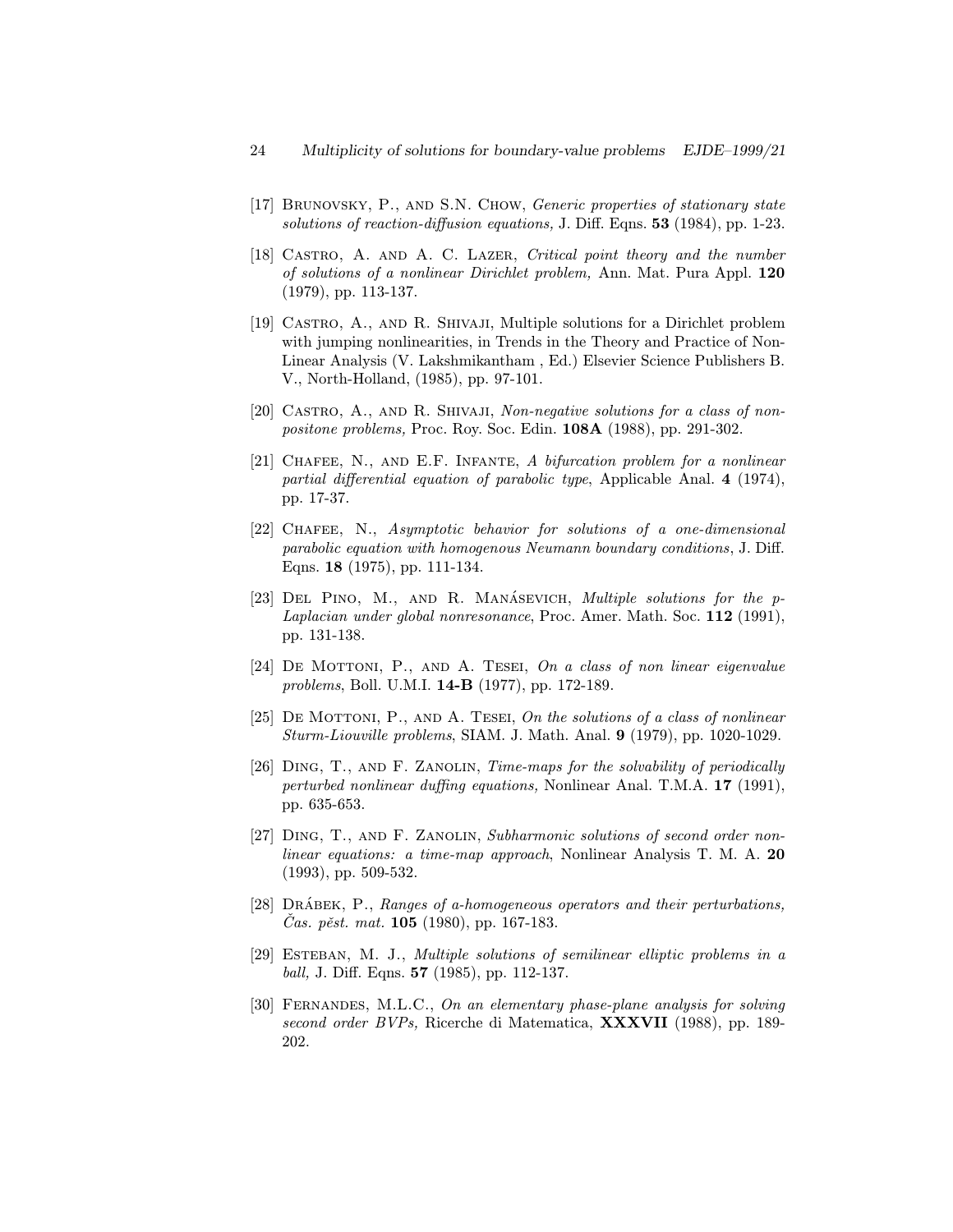- [31] FONDA, A., AND F. ZANOLIN, On the use of time-maps for the solvability of nonlinear boundary value problems, Arch. Math. 59 (1992), pp. 245-259.
- [32] Fonda, A., J.-P. Gossez, and F. Zanolin, On a nonresonance condition for a semilinear elliptic problem, Diff. Integral Eqns. 4 (1991), pp. 945-951.
- [33] GARCÍA-HUIDOBRO, M., R. MANÁSEVICH, AND F. ZANOLIN, Strongly nonlinear second-order ODE's with unilateral conditions, Diff. Integral Eqns. 6 (1993), pp. 1057-1078.
- [34] GARCÍA-HUIDOBRO, M., R. MANÁSEVICH, AND F. ZANOLIN, On a pseudo Fucik spectrum for strongly nonlinear second-order ODEs and an existence result, J. Comput. Applied Math. 52 (1994), pp. 219-239.
- [35] GARCÍA-HUIDOBRO, M., R. MANÁSEVICH, AND F. ZANOLIN, A Fredholm-like result for strongly nonlinear second order ODE's, J. Diff. Eqns. 114 (1994), pp. 132-167.
- [36] GARCÍA-HUIDOBRO, M., R. MANÁSEVICH, AND F. ZANOLIN, Strongly nonlinear second-order ODEs with rapidly growing terms, J. Math. Anal. Appl. 202 (1996), pp. 1-26.
- [37] GARCÍA-HUIDOBRO, M., R. MANÁSEVICH, AND F. ZANOLIN,  $In$ finitely many solutions for a Dirichlet problem with a nonhomogeneous p-Laplacian-like operator in a ball, Advances Diff. Eqns.  $2$  (1997), pp. 203-230.
- [38] GARCÍA-HUIDOBRO, M., AND P. UBILLA, *Multiplicity of solutions for* a class of nonlinear second-order equations, Nonlinear Anal. T.M.A. 28 (1997), pp. 1509-1520.
- [39] Gavalas, G.R., Nonlinear differential equations of chemically reacting systems, Springer Tracts in Natural Philosophy N. 17, Springer, New York, (1968).
- [40] GUEDDA, M., AND L. VERON, *Bifurcation phenomena associated to the* p-Laplace operator, Trans. Amer. Math. Soc. 310 (1987), pp. 419-431.
- [41] Hess, P., On nontrivial solutions of a nonlinear elliptic boundary value problem, Conf. Sem. Mat. Univ. Bari, 173 (1980).
- [42] Huang Y. X., and G. Metzen, The existence of solutions to a class of semilinear differential equations, Diff. Integral Eqns. 8 (1995), pp. 429-452.
- [43] LAETSCH, T., The number of solutions of a nonlinear two point boundary value problem, Indiana Univ. Math. J. 20 (1970), pp. 1-13.
- [44] MANASEVICH, R., AND F. ZANOLIN, Time-mappings and multiplicity of solutions for the one-dimensional p-Laplacian, Nonlinear Analysis T. M. A. 21 (1993), pp. 269-291.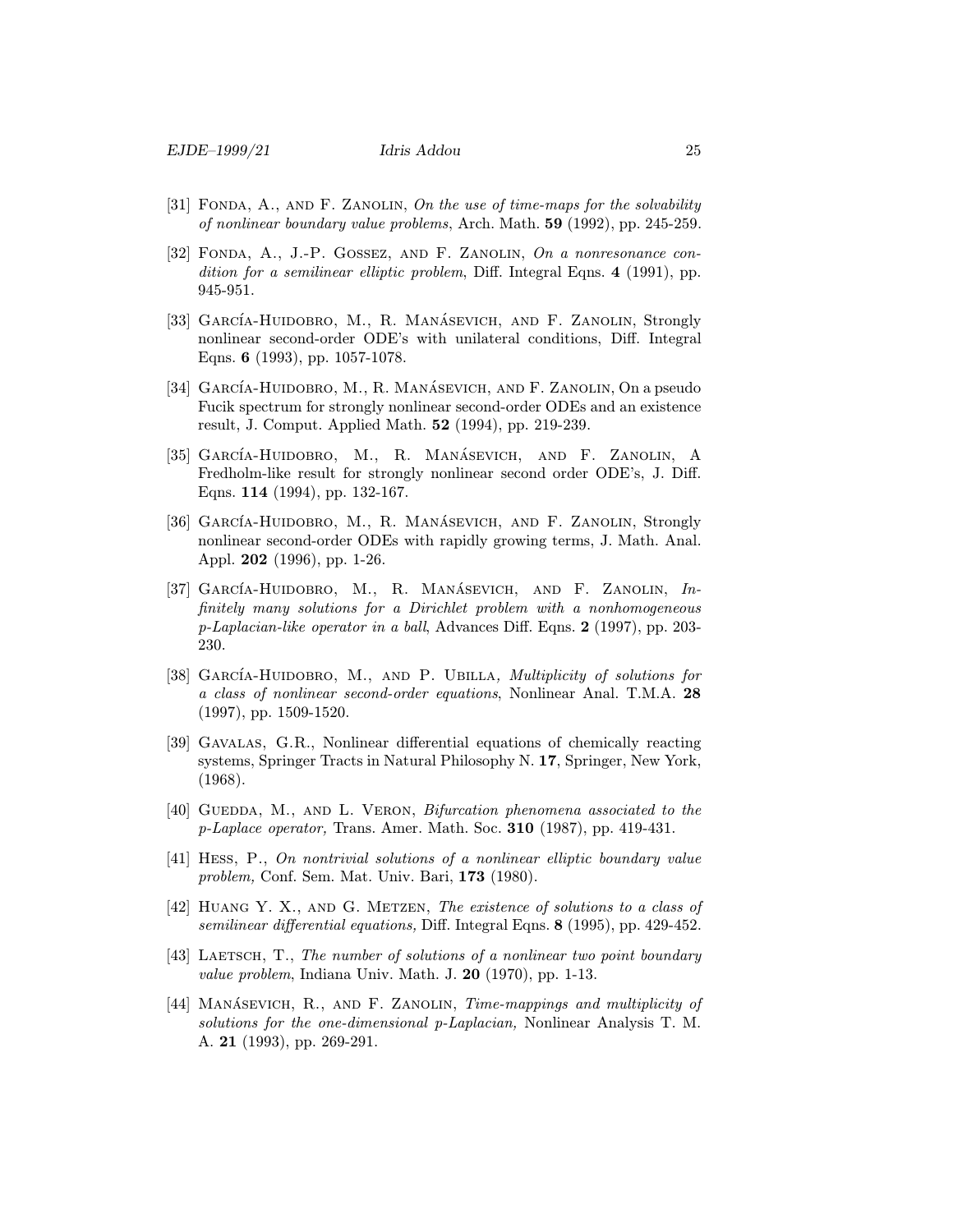- [45] MANÁSEVICH, R., F. I. NJOKU AND F. ZANOLIN, Positive solutions for the one-dimensional p-Laplacian, Diff. Integral Eqns. 8 (1995), pp. 213-222.
- [46] OPIAL, Z., Sur les solutions périodiques de l'équation différentielle  $x'' +$  $g(x) = p(t)$ , Bull. Acad. Pol. Sci. Série Sci. Math. Astr. Phys. 8 (1960), pp. 151-156.
- [47] Opial, Z., Sur les périodes des solutions de l'équation différentielle  $x'' +$  $g(x) = 0$ , Ann. Pol. Math. 10 (1961), pp. 49-72.
- [48] PIMBLEY, G.H., A sublinear Sturm-Liouville problem, J. Math. Mech. 11 (1962), pp. 121-138.
- [49] Pimbley, G.H., Eigenfunction branches of nonlinear operators, and their bifurcation, Lecture Notes Math. 104 (1969). Springer Verlag.
- [50] RAMASWAMY, M., Thèse 3è cycle, Univ. Pierre et Marie Curie, Paris VI, (1983).
- [51] SCHAAF, R., Global solution branches of two point boundary value problems, Lecture Notes Math. 1458 (1990). Springer Verlag.
- [52] SHIVAJI, R., Uniqueness results for a class of positone problems, Nonlinear Anal. T.M.A. 7 (1983), pp. 223-230.
- [53] Shivaji, R., Perturbed bifurcation theory for a class of autonomous ordinary differential equations, in: Lakshmikantham V. (ed.), Trends in theory and practice of nonlinear differential equations (Marcel Dekker, Inc., New York and Basel, 1984).
- [54] Shivaji, R., A comparison of two methods on non-uniqueness for a class of two-point boundary value problems, Applicable Anal. 27 (1988), pp. 173- 180.
- [55] SMOLLER, J., AND A. WASSERMAN, Global bifurcation of steady-state solutions, J. Diff. Eqns. 39 (1981), pp. 269-290.
- [56] Smoller, J., and A. Wasserman, Generic bifurcation of steady state solutions, J. Diff. Eqns. 52 (1984), pp. 432-438.
- [57] Smoller, J., and A. Wasserman, Existence, uniqueness, and nondegeneracy of positive solutions of semilinear elliptic equations, Commun. Math. Phys. 95 (1984), pp. 129-159.
- [58] SMOLLER, J., AND A. WASSERMAN, On the monotonicity of the time-map, J. Diff. Eqns. 77 (1989), pp. 287-303.
- [59] Smoller, J., A. Tromba, and A. Wasserman, Non-degenerate solutions of boundary-value problems, Nonlinear Anal. T.M.A. 4 (1980), pp. 207-215.